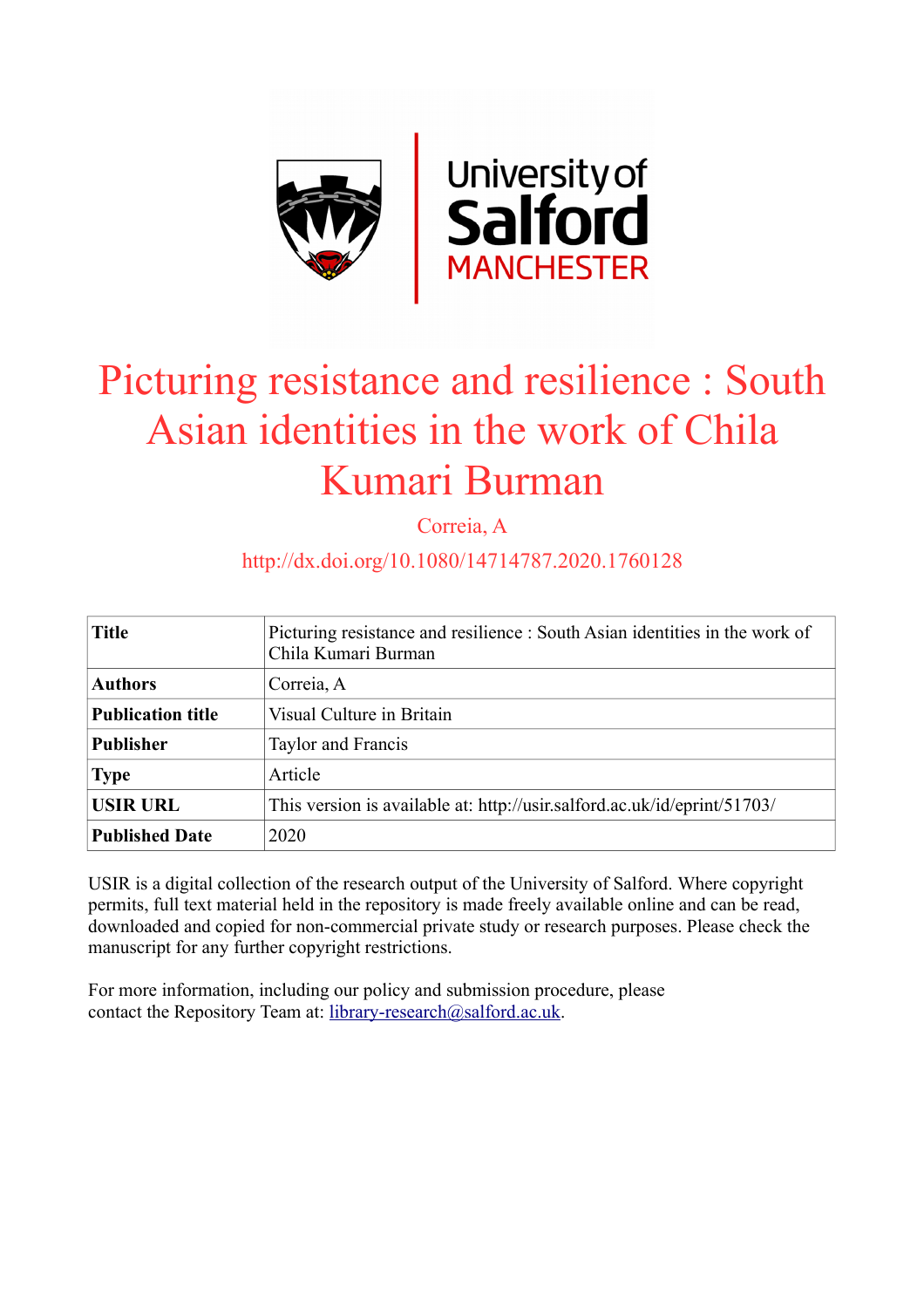

# **Picturing Resistance and Resilience: South Asian Identities in the work of Chila Kumari Burman**

| lournal:         | Visual Culture in Britain                                         |
|------------------|-------------------------------------------------------------------|
| Manuscript ID    | RVCB-2017-0024.R2                                                 |
| Manuscript Type: | Original Paper                                                    |
|                  | Keywords: South Asia, Migration, Passports, Feminism, British art |
|                  | <b>SCHOLARONE™</b><br><b>Manuscripts</b>                          |
|                  |                                                                   |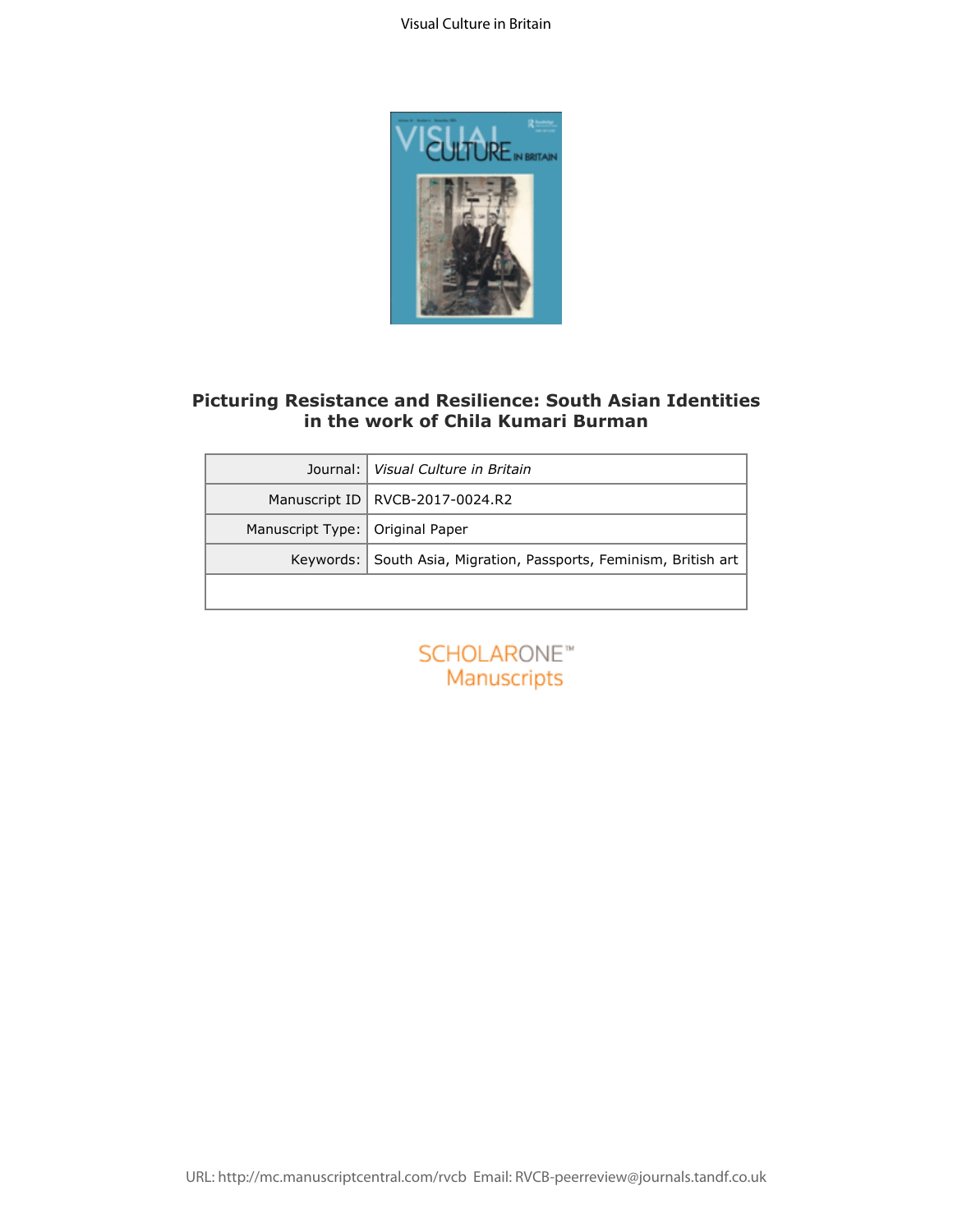$\mathbf{1}$  $\overline{2}$  $\overline{3}$  $\overline{4}$  $\overline{7}$ 

# **Picturing Resistance and Resilience: South Asian Identities in the work of Chila Kumari Burman**

# **Introduction**



Fig.1, Chila Kumari Burman, *Convenience, Not Love*, 1986-7, colour silkscreen and laserjet print, with collage, private collection. Installation image: Nottingham Contemporary, 2017, Courtesy the Artist.

For Personalistic State of the distance and the distance of passports from Sri Lanka, Pakistanian and the distance, Not Love, 1986-7, colour sith collage, private collection. Installation image: Notti 2017, Courtesy the Ar Although sharing a similar colour pallet, the two parts of Chila Kumari Burman's diptych *Convenience, Not Love*, 1986-7, are compositionally different (fig.1). The left-hand panel is divided into two parts, and contains an old-style navy-blue British passport adjacent to the figure of then Prime Minister Margaret Thatcher standing on a golden ground in front of a Union flag. Contrasting that relative iconographic sparsity, the right-hand panel is visually cacophonous, with a mass of collaged imagery presenting historic and contemporaneous South Asian figures, circulating around a centrally positioned row of passports from Sri Lanka, Pakistan, India and Bangladesh. Utilising the diptych format as a way of establishing a visual conversation between two opposing points of view, *Convenience, Not Love* may be understood as an engaging and dynamic artwork that synthesises a kaleidoscope of imagery in order to give not only an account of South Asian experiences of migration to Britain since the 1950s and British political objections to that migration, but also relay the ways in which South Asian women, in particular, have endured and withstood prejudice and discrimination.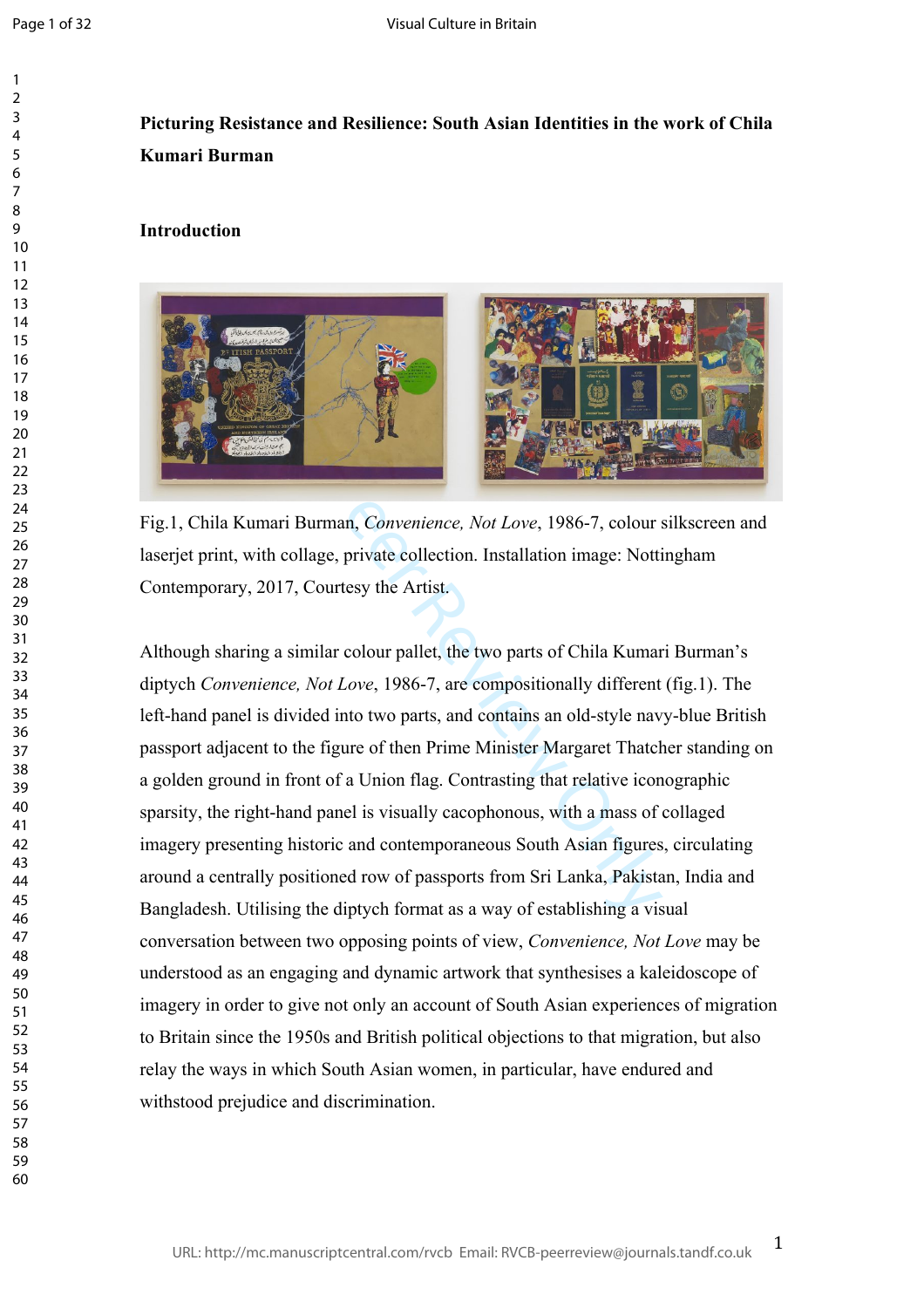s: her application of all-over decoration, use of popular<br>er colour tones. However, undertaking a close reading c<br>conography, artistic technique, and the historical and c<br>contexts in which it was made - this paper will arg Chila Kumari Burman is perhaps best known for her unabashed and uncompromising series of self-portraits initiated in the early 1990s, collectively titled, *Autoportraits.*  Despite the widespread publication of these *Autoportraits*, Sophie Orlando has argued that they have, in the main, resisted critical scrutiny. 1 Instead, these artworks have generally been discussed in terms of their "kitsch and cheerful luridity",<sup>2</sup> and utilisation of a hyper-vibrant colour-pallet, reminiscent of both Andy Warhol's Pop celebrity portraits and the Bollywood film industry. Indeed, it has been perhaps too easy to identify much of Burman's work as superficial or disposable pop because of its visual excess: her application of all-over decoration, use of popular culture, and the brightness of her colour tones. However, undertaking a close reading of *Convenience, Not Love* - its iconography, artistic technique, and the historical and contemporaneous socio-political contexts in which it was made - this paper will argue that Burman's diptych signals her myriad concerns regarding the status of the South Asian diaspora and their lived experience in Britain, and in particular draws attention to the complexity and multi-faceted natures of female British Asian identities. I will suggest that these issues were further developed in two distinct bodies of work: firstly, a print series that utilised archival family photographs, which directly addressed her parental experience of migration; and secondly, her *Autoportraits*. It is my contention here that Burman's highly nuanced engagement with Black feminist issues, as evinced in Convenience, Not Love, evolved into a dissenting "radical narcissism",<sup>3</sup> that infuses her later *Autoportraits.* 

Trained as a printmaker first at Leeds Polytechnic, 1976-79, and then as a postgraduate at Slade School of Art, London, 1980-82, Burman was a pioneering visual artist actively working to rectify the orientalist stereotypes pinned to South Asian identities in Britain. In 1992, artists-curators Mumtaz Karimjee and Amina Patel, noted that "In the early eighties there was very little within the visual arts that explored the diversity of South Asian women's experiences in Britain".<sup>4</sup> Indeed, historic and contemporary representations of the female-self were limited to images of servitude, epitomised by works such as Joshua Reynolds' *George Clive and his Family with an Indian Servant Girl,* 1765 (Gemäldegalerie, Berlin). As this paper will demonstrate, Burman actively challenged not only those colonial stereotypes of servitude and docility, but also the white feminist ideology that, as Hazel V. Carby argued, presented "Asian women as being in need of liberation". 5 Burman's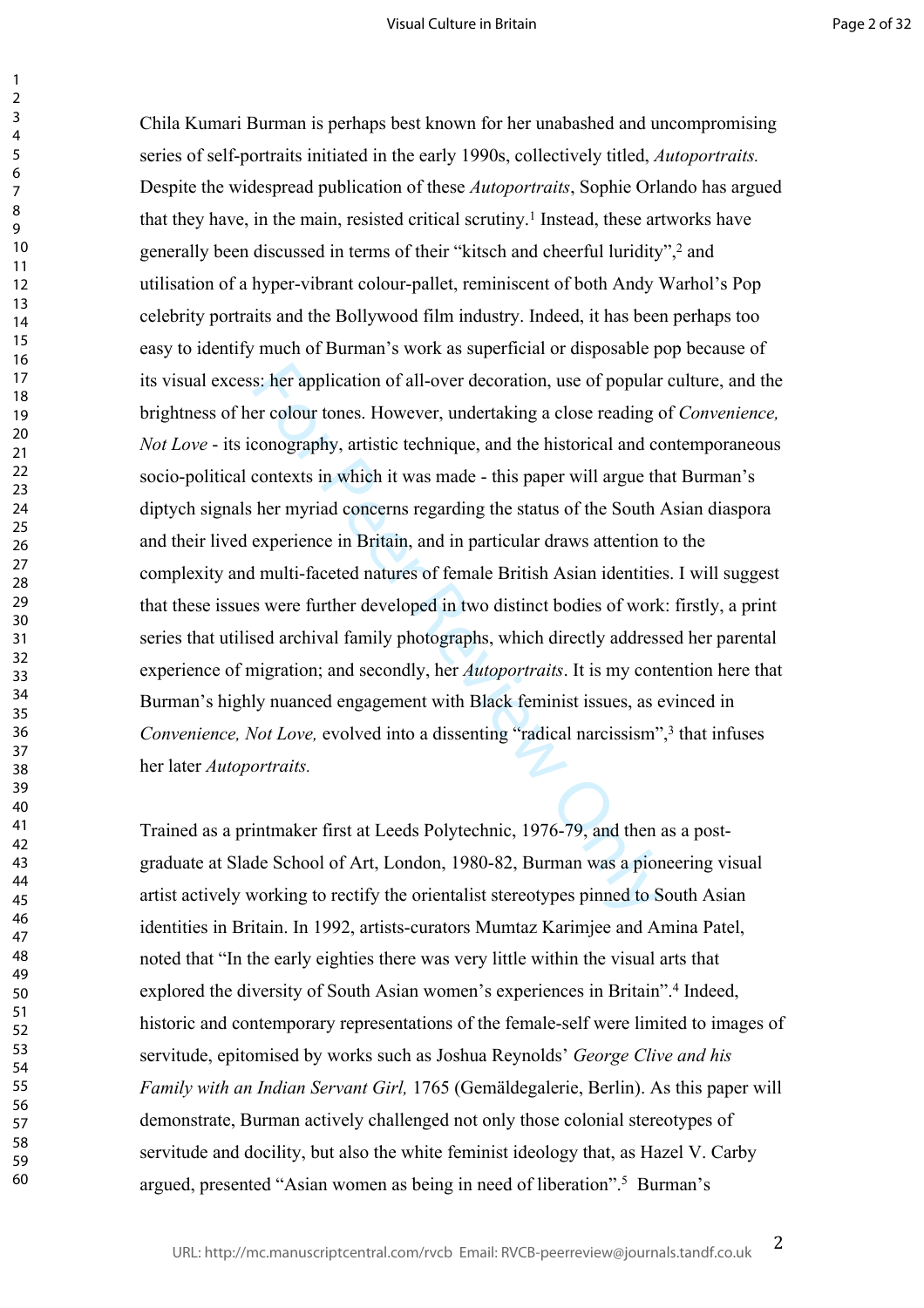Page 3 of 32

 $\mathbf{1}$ 

#### Visual Culture in Britain

I work by Burman, Hunjan, Vinodini Ebdon, and Naom<br>1, and of the four artists' work, Burman's was unique ir<br>-political issues. But the exhibition was, in its-self, inte.<br>Exignificantly, Rozsika Parker and Griselda Pollock commitment to active Black sisterhood may be witnessed in her willingness to collaborate and foster mutually-supportive working relationships She has described how, during the early 1980s she regularly attended events organised by the *Socialist Worker*, went to conferences run by the Organisation for Women of Asian and African Descent (OWAAD) in Leeds and London, and that her dedication to collective Black feminist activism both led her to, and was informed by, her work at the first Asian women's refuge in Leeds.<sup>6</sup> In 1981, with Bhajan Hunjan, she organised the exhibition *Four Indian Women Artists* at Indian Artists (UK) Gallery. The show, which included work by Burman, Hunjan, Vinodini Ebdon, and Naomi Iny, was not overtly political, and of the four artists' work, Burman's was unique in its direct address to socio-political issues. But the exhibition was, in its-self, intended as a feminist gesture. Significantly, Rozsika Parker and Griselda Pollock identified *Four Indian Women Artists* as the first exhibition of Black Women artists in their book, *Framing Feminism: Art and the Women's Movement 1970-85.* <sup>7</sup> For Burman, undertaking such curatorial projects, and the processes of art making itself, was a way of trying to "understand what is going on in the world",<sup>8</sup> and her position as a woman of Punjabi descent, in relation to contemporary events. She was, as Solani Fernando has identified, "one of the first Black women artists in this country to produce political work", 9 and Burman's prints, montages and multi-media works reflected her vocal criticisms of racial, gender, and class inequalities.

# **Convenience, Not Love**

*Convenience, Not Love* was first displayed in the exhibition *Along the Lines of Resistance: An Exhibition of Contemporary Feminist Art*, 1988, at the Cooper Art Gallery, Barnsley.<sup>10</sup> Curated by Sutapa Biswas, Sarah Edge and Claire Slattery the show sought to promote female artists in a collaborative curatorial setting. Burman's work was created in silk-screen and laser print, with collage, and utilises photographs from her family album, hand-drawn vignettes, newspaper imagery and popular visual culture to connect past migrations with the present lived experience of South Asian communities in Britain. The explicit use of passport covers from Britain and South Asia addresses the migration of non-white Commonwealth citizens to Britain during the post-war period, and its two parts have been understood to "represent the two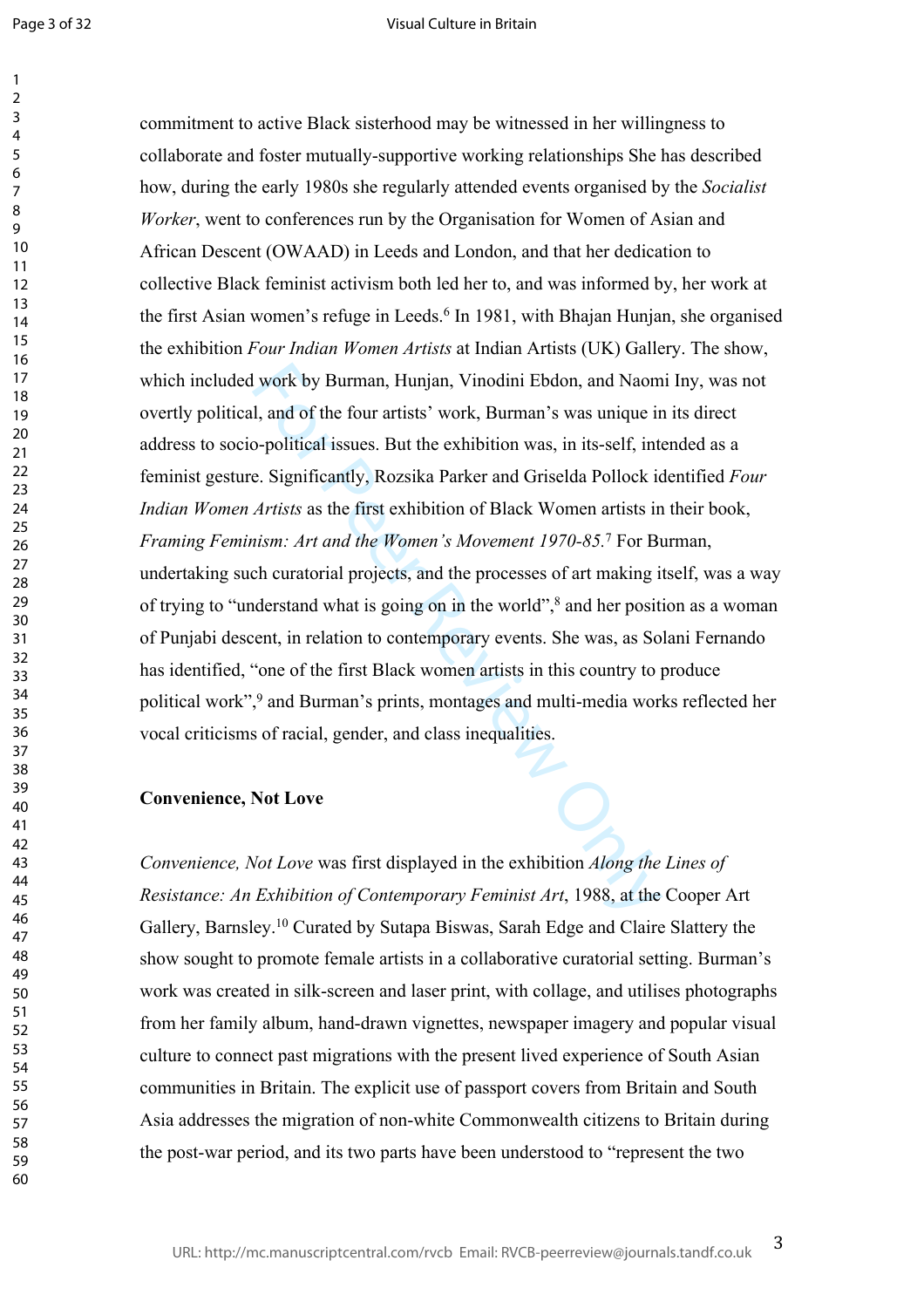sides of post-imperial immigration laws, with British law and its enforcement on one side and the diverse forms of Asian diasporic experience on the other".<sup>11</sup>

123456789

 $\mathbf{1}$  $\overline{2}$  $\overline{3}$  $\overline{4}$ 5 6  $\overline{7}$ 8  $\mathsf{o}$ 

mograph,<sup>13</sup> it is evident that Burman has reworked the c<br>liest exhibitionary outing the panels were hung in the o<br>Cherry has recounted, they have also been displayed v<br>darker, mahogany-coloured frames.<sup>14</sup> A close analysi Since its inclusion in *Along the Lines of Resistance, Convenience, Not Love* has been exhibited a number of times, notably in Burman's solo show at the Horizon Gallery in 1990, and more recently in the exhibition *The Place is Here*, staged at Nottingham Contemporary and then Middlesbrough Institute of Modern Art (MIMA) in 2017.<sup>12</sup> Comparing installation images of the work from 1988 and 2017, and its reproduction in her 1995 monograph,<sup>13</sup> it is evident that Burman has reworked the diptych over the years. In its earliest exhibitionary outing the panels were hung in the opposite order, and as Deborah Cherry has recounted, they have also been displayed vertically stacked, and in darker, mahogany-coloured frames.<sup>14</sup> A close analysis of archival images also reveals that Burman has not only changed the arrangement of some original components since its initial display but has also added material, notably the Sri Lankan passport and a reproduction of one of her own *Autoportraits* . <sup>15</sup> These amendments have not dramatically changed the work, but arguably both refined and enhanced the force of Burman's commentary on the subjects that the work addresses; this paper will consider the work in its present form.

Burman's use and combination of a number of artistic techniques, and her willingness to modify *Convenience, Not Love* over time, is indicative of the artist's antihierarchical conception of, and approach to, art-making. Blending styles and materials, printed ephemera, photomontage, and silkscreened motifs are interrupted and intersected with hand-drawn or applied textual and decorative additions. Having worked consistently in photo-silkscreen and etching during the early 1980s, this was one of Burman's first, and arguably, most ambitious attempts at harnessing the various techniques of assemblage. Utilising collage and montage, whereby images and visual resources have been selected, cut or manipulated, and positioned in proximity, Burman attempts to address the multiplicity of South Asian identities within a British context. In harnessing these working practices, Burman's diptych seems to corroborate Kobena Mercer's assertion that "the formal dynamics of collage … [are] especially relevant to the hyphenated character of diaspora identities",<sup>16</sup> wherein the possibility of combining discontinuous, playful, referential and indexical imagery is in-itself reflective of a lived diasporic experience.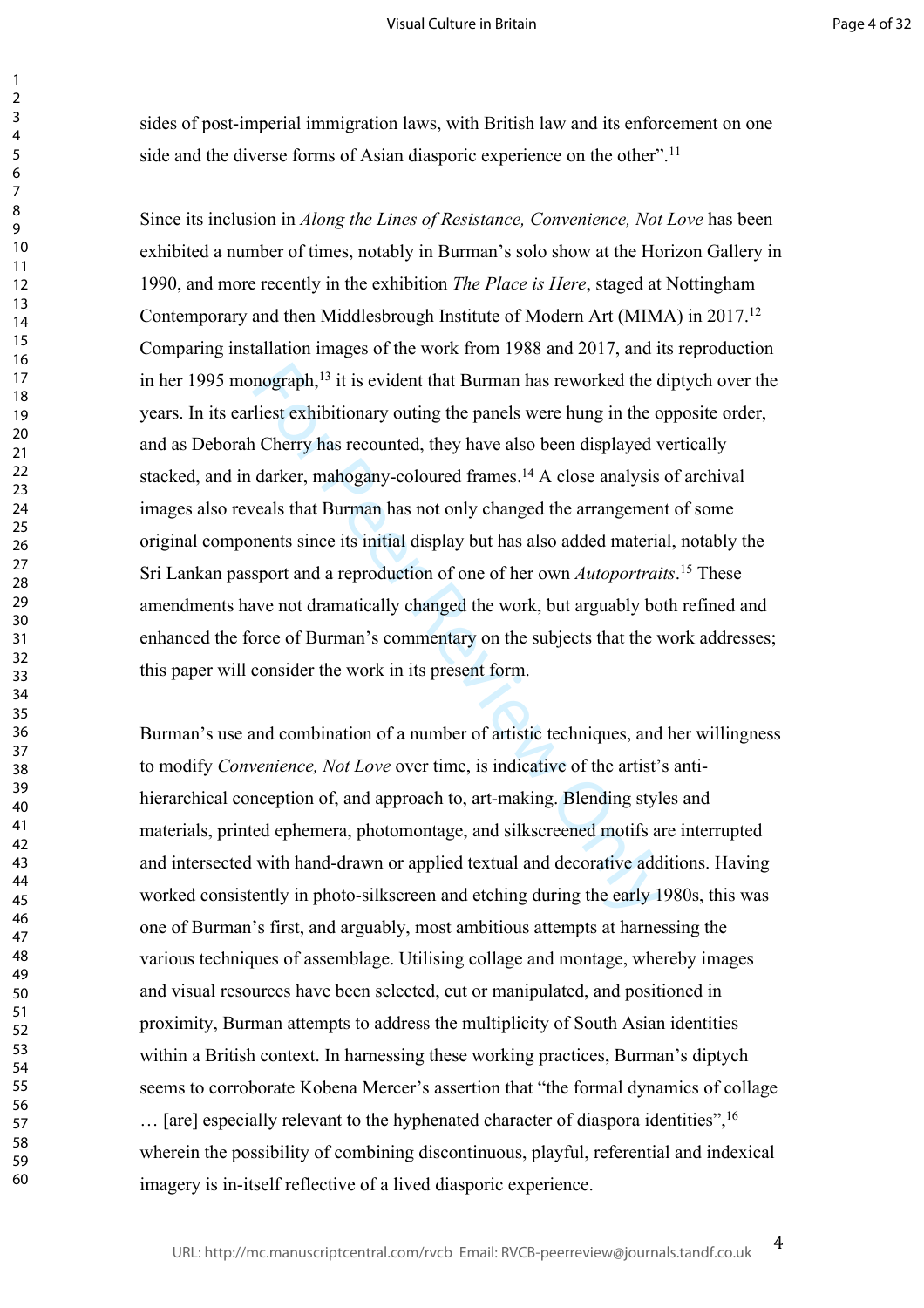The figure first appeared in a political satire in 1712 and<br>
d in the popular press as a "down-to-earth, liberty-lovin<br>
ugnacious admirer of all things English".<sup>19</sup> By the Vict<br>
ristics of John Bull, dressed in a frock- a While collaged images jostle for attention, it is in the relative spatial calm of the shimmering golden ground that the isolated photo-silkscreened figure of Thatcher is able to become a point of orientation. The lone, upright figure of the Prime Minister dominates the left-hand panel, and with her arms are folded across her body, she is dressed as John Bull, standing in front of a Union Flag.<sup>17</sup> John Bull is a fictitious character, epitomising a particular form of English nationalism and British imperialism.<sup>18</sup> The figure first appeared in a political satire in 1712 and he was quickly adopted in the popular press as a "down-to-earth, liberty-loving, beerdrinking, and pugnacious admirer of all things English".<sup>19</sup> By the Victorian era, the visual characteristics of John Bull, dressed in a frock- and waist-coat were widely reproduced in the work of satirical cartoonists John Leech and John Tenniel; for many at home, he stood as an English-everyman led by common sense, while abroad he was increasingly understood as "an aggressive imperialist",<sup>20</sup> both jingoistic and protectionist. Miles Taylor has recounted that after the First World War, he was regarded as "a symbol of imperial nostalgia".<sup>21</sup> For Burman, John Bull was then, an apposite figure when constructing a visual indictment of Thatcher and the political ideologies that she stood for. As Raphael Samuel recorded, "in the run-up to the 1983 election, Mrs Thatcher annexed 'Victorian Values' to her party's platform and turned them into a talisman for lost stabilities".<sup>22</sup> Despite an ambivalent attitude to the historic past, Thatcher presented her ideology in terms of common-sense traditionalism, based on hard-work and thrift, which had national best-interests at its core. If Thatcher's moralizing tone and rejection of permissive modernization appealed to many, it was also satirized in visual culture, notably in Peter Kennard's photomontage of Thatcher as Queen Victoria, *Maggie Regina,* 1983.<sup>23</sup> Burman's presentation of Thatcher as John Bull follows this radical, satirical visual lineage, and the Prime Minister's position in front of the British flag may be understood at a multilayered critique that encompasses not only her protectionist (exclusionary) immigration policies (discussed below), but also the jingoism that she fostered during the Falklands War, 1982, which she continued to espouse in the years following.

Thatcher's particular hostility to those who would upset her particular vision of Britishness is captured in *Convenience, Not Love* through the use of a vivid green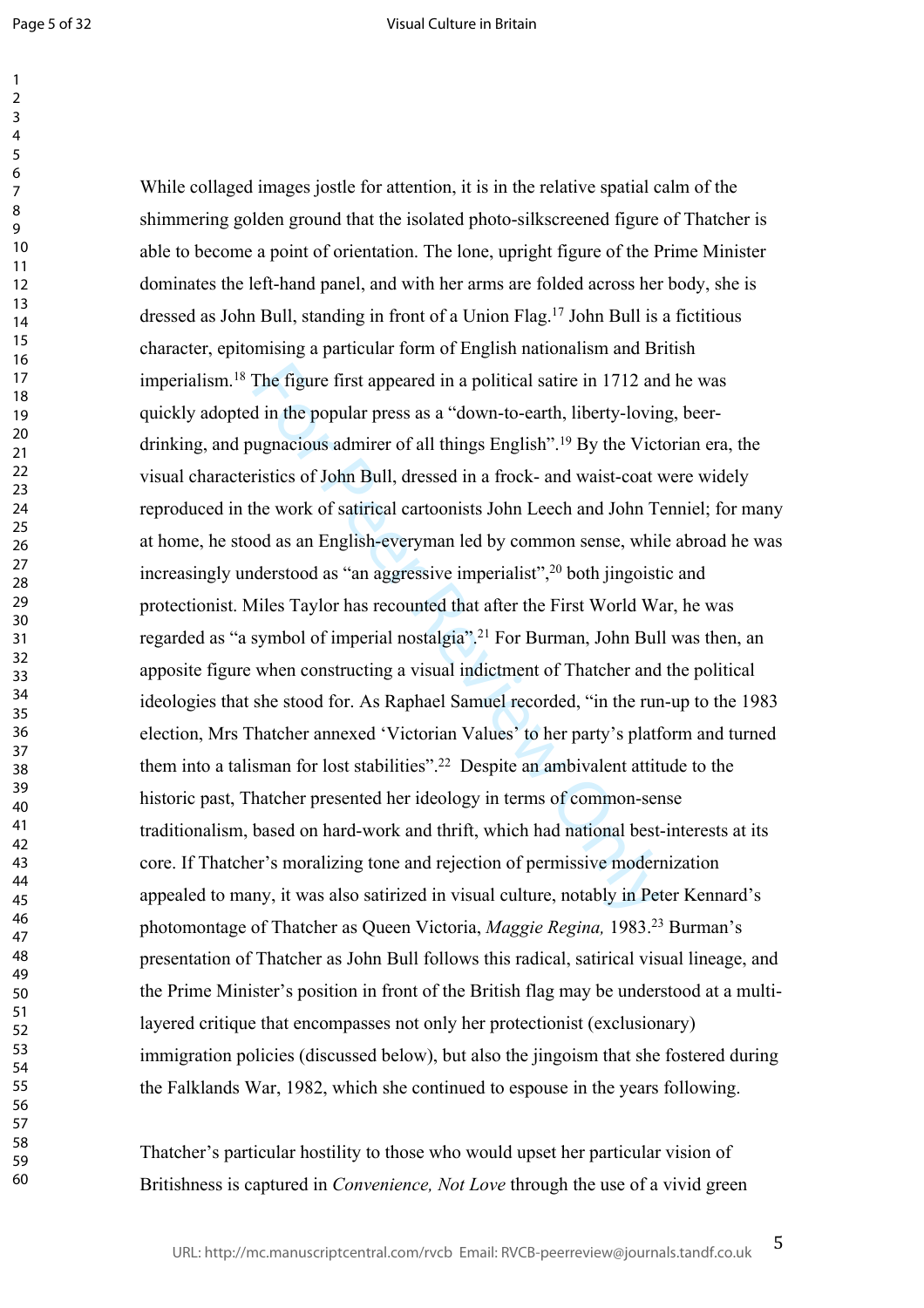speech bubble that expands from her mouth. The words in gothic script read: "That if there's any fear that it might be SWAMPED people are going to react and be rather HOSTILE". This text repeats the words spoken by Thatcher during a television interview in 1978, and refers to the apparent fears of ordinary –white– British people that their country might be swamped with foreigners should immigration remain at current levels; indeed Thatcher suggested that immigration from the Commonwealth and Pakistan, where Burman's ancestral family were from, was unsustainable:

123456789

 $\mathbf{1}$  $\overline{2}$  $\overline{3}$  $\overline{4}$ 5 6  $\overline{7}$ 8 9

ow, look, let us try and start with a few figures as far as<br>n the first to admit it is not easy to get clear figures from<br>bout immigration, but there was a committee which loo<br>t if we went on as we are then by the end of t "Well now, look, let us try and start with a few figures as far as we know them, and I am the first to admit it is not easy to get clear figures from the Home Office about immigration, but there was a committee which looked at it and said that if we went on as we are then by the end of the century there would be four million people of the new Commonwealth or Pakistan here. Now, that is an awful lot and I think it means that people are really rather afraid that this country might be rather swamped by people with a different culture and, you know, the British character has done so much for democracy, for law and done so much throughout the world that if there is any fear that it might be swamped people are going to react and be rather hostile to those coming in".<sup>24</sup>

Reiterating the need to curb immigration and protect Britain, Burman has positioned Thatcher aside a tangle of barbed wire, beyond which is a British passport, flanked on its other side by a phalanx of riot police printed in blue, black and purple.<sup>25</sup> This composition appears as though Thatcher and the wire form a double line of defense: protecting the passport from the unruly masses in the other half of the diptych; the police on stand-by should they be required.

From her sparse, but aggressively protected utopia and looking towards her left, Thatcher seems to be speaking about, and possibly giving a warning to, the people who populate Burman's right-hand panel. Here, family photographs, press images, and found and hand-drawn cartoon strip imagery, jostle and circulate around the central row of South Asian passports. From a distance the disorderly assemblage of figures appears as a manifestation of the 'swarms' of Asian people about whom Thatcher speaks, and who threaten to spill over, or jump across the divide of the diptych, into the luminous golden land that she fiercely protects. If the components of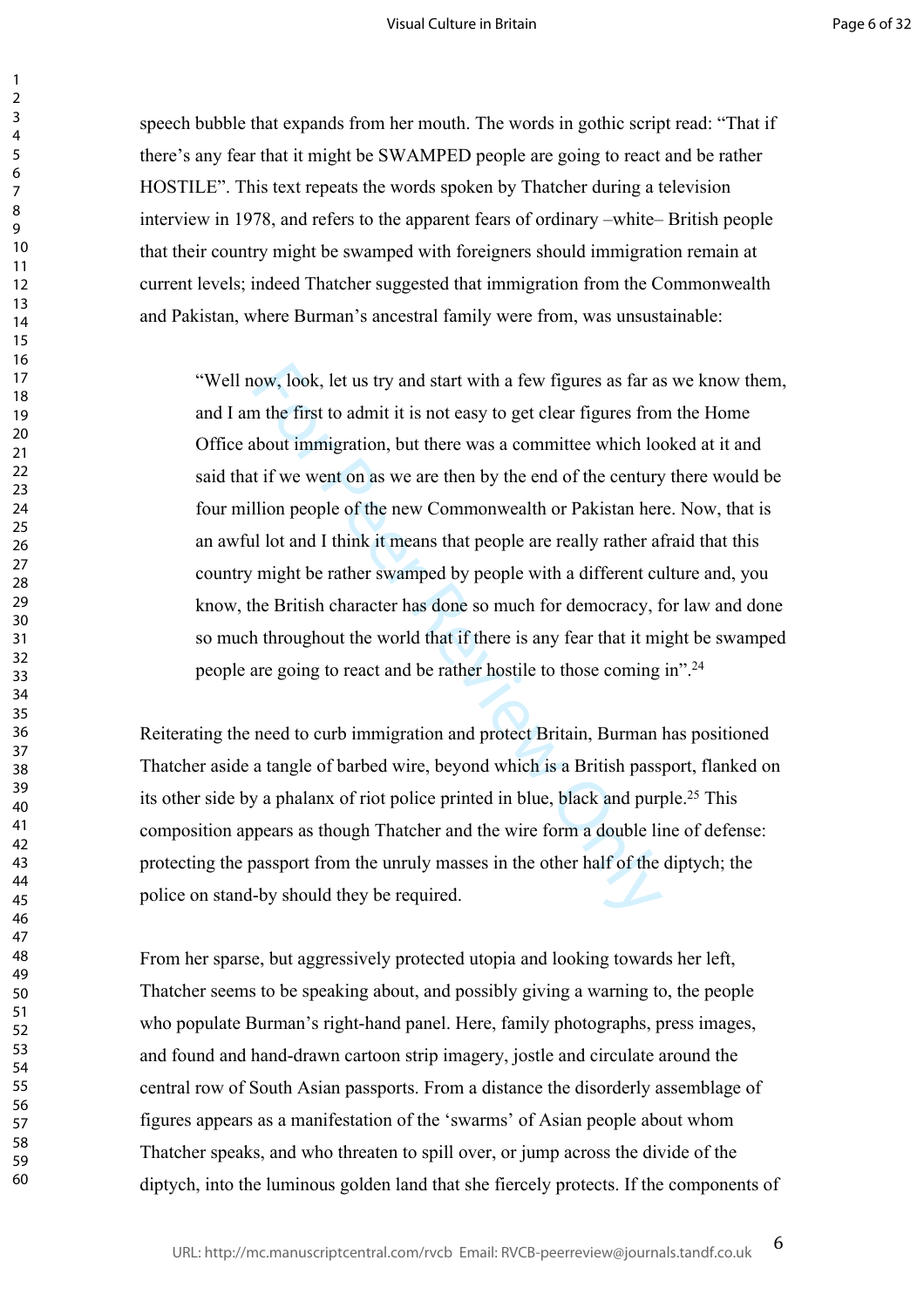Page 7 of 32

60

the left-hand panel – the passport, the flag, and the figure of Thatcher – signify Britishness, the right-hand panel may be understood to mimic perceptions of the undifferentiated South Asian 'other'. While the passports from Sri Lanka, Pakistan, India and Bangladesh are themselves exclusionary documents of statecraft, and may, in different arenas be understood as tools for the construction of national(ist) identities in the post-Independence era, they are, I suggest, used in Burman's work to subversively mimic and highlight the way in which nuances, differences and tensions between and within Asian identities are rendered indistinct from the position of Thatcher's white Britain. In this reading the populous framed within the right-hand panel are simply an unwanted, Asian-other; a threat to national sanctity.

### **Welcome to Britain**

te Britain. In this reading the populous framed within the y an unwanted, Asian-other; a threat to national sanctit<br> **ritain**<br>
and sure and the articulation of cultural difference<br>
and unity: "Counter narratives of the nat Homi Bhabha has suggested that the articulation of cultural difference challenges perceived national unity: "Counter narratives of the nation that continually evoke and erase its totalizing boundaries – both actual and conceptual – disturb those ideological manoeuvres through which 'imagined communities' are given essentialist identities".<sup>26</sup> Or, in other words, the ability of non-white migrants to cross British borders, while also making claims to their own Britishness, disrupted the possibility of an "imagined community",<sup>27</sup> in which a white populous is united by common descent and ethnicity, and shared language and cultural practices. While, in principle, any subject of the British empire had the right to reside in Britain, stand for Parliament and join the armed forces, throughout the twentieth century, successive governments sought to limit the immigration of black and Asian migrants from the Empire and then Commonwealth. The conundrum faced by UK governments was how to distinguish between British subjects without undermining the outward "imperial rhetoric of 'equal rights for all British subjects' and *civis Britannicus sum*"<sup>28</sup>

Immigrants from British India prior to the First World War have been characterised as a transient group encompassing "ayahs, lascars and princes",<sup>29</sup> who travelled according to the imperial policy of free movement. However, during the inter-war period, Indian seamen were identified as a 'problem' following violent inter-racial clashes in the shipping ports of Glasgow, South Shields, Liverpool and Cardiff in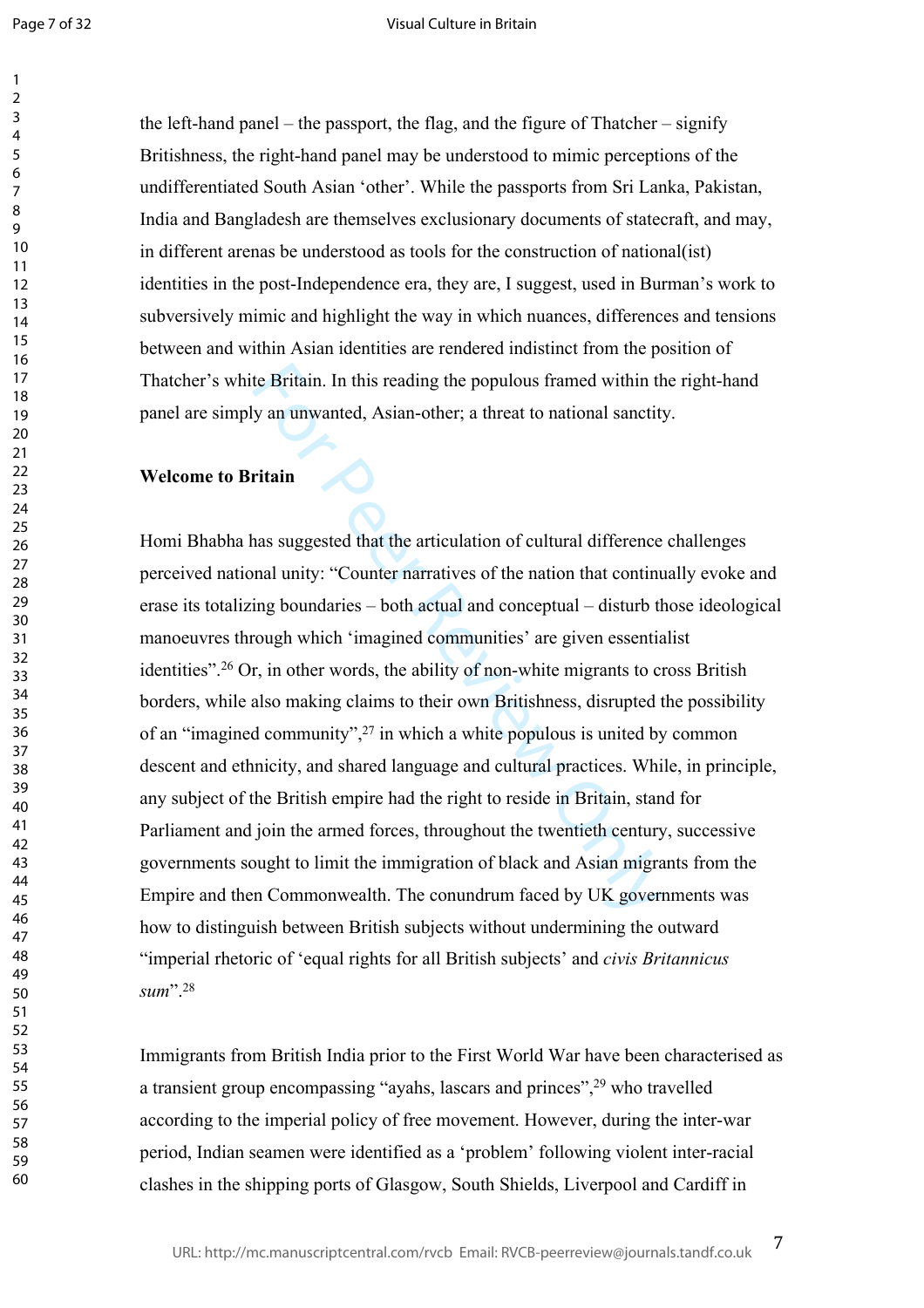1919. The 1919 Aliens Act, followed by the 1920 Aliens Order, and the 1925 Special Restriction Order (Coloured Alien Seamen), each extended the 1914 Aliens Restriction Act, which had been introduced during war time and had obliged foreign nationals to register with the police, restricted where they could live, and their employment opportunities. Through these various Acts and Orders, the government developed what Ian Spencer has described as a series of regulations for "keeping out British subjects they did not want".<sup>30</sup>

orld War saw larger numbers of Asian – mainly male –<br>nel arrive in Britain. Indian seamen were now regarded<br>uld undertake the jobs left by British merchant seamen<br>However, after the war, a British policy of administrative<br> The Second World War saw larger numbers of Asian – mainly male – workers and service personnel arrive in Britain. Indian seamen were now regarded as a reserve of labour, who could undertake the jobs left by British merchant seamen who had joined the war effort. However, after the war, a British policy of administrative obstruction sought to ensure that migrants did not settle in Britain. Applications by prospective migrants for British passports at local High Commissions, whether in Calcutta or Kampala, could be subjected to lengthy delays, bureaucratic systems and purposefully opaque communication of their rights as British subjects. After the 1947 partition of British India, the British government exerted pressure on the newly formed governments of India and Pakistan to establish exacting controls on emigration. The issuance of Indian and Pakistani passports was closely controlled; emigrants were required to prove that they could support themselves financially or pay a repatriation bond; in 1955, the Indian Ministry of External Affairs issued a directive "preventing the migration to Britain of Indians with low educational and financial qualifications",<sup>31</sup> and in 1958 Pakistan required those applying to travel to Britain undertake an interview in order to demonstrate proficiency in English language, and prove that they had a job waiting for them or that they had been accepted into a recognised educational establishment. For the British, it was desirable to limit 'coloured' migration, without the use of openly discriminatory legislation, which would be damaging for fledgling post-imperial/ Commonwealth relations; it realised however, that it could retain its public 'open door' policy by passing responsibility for stemming the flow of migrants to governments of newly independent Commonwealth countries.

Such was the success of Britain's policy of obstruction, immigration from South Asia was limited during the 1950s, when compared to migration from the Caribbean,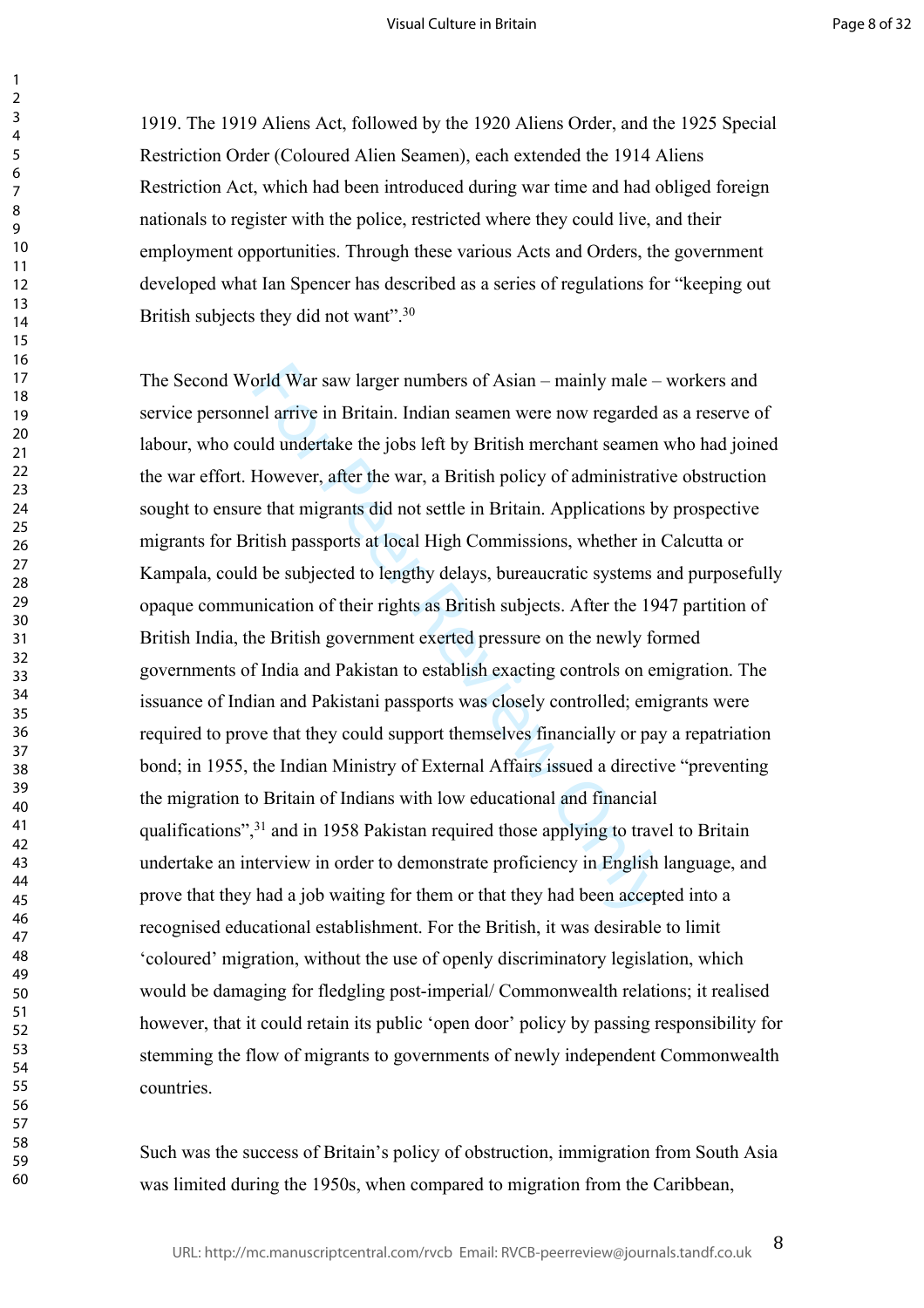$\mathbf{1}$ 

#### Visual Culture in Britain

60

Ireland and Europe. However, 'coloured immigration' became a national concern when riots broke out in Nottingham and London in 1958. Although initiated by white youth, these attacks were commonly regarded "as the response of local people who felt resentful against black immigration".<sup>32</sup> Apologists justified the violence by arguing that the inner-city areas in which black and Asian people lived had become overcrowded, and notorious for prostitution, drugs and knife-crime.<sup>33</sup> Although steps were taken to ensure that subsequent legislation did not appear to endorse this view, the Commonwealth Immigrants Act was passed 1962. For the first time British law distinguished between "the rights of British subjects born in Britain and holding British-issued passports and British subjects who held passports issued by other Commonwealth governments".<sup>34</sup> The Act did not specifically legislate against the immigration of non-white people, but rather introduced a system of employment vouchers which could be applied for; in practice, white immigrants from former settler colonies- Australia, Canada and New Zealand- found it easier to obtain entry into Britain. The Labour Party leader, Hugh Gatskell, described the Act as a "plain anti-Commonwealth measure in theory, and a plain anti-colour measure in practice".<sup>35</sup>

etween "the rights of British subjects born in Britain and<br>passports and British subjects who held passports issued<br>n governments".<sup>34</sup> The Act did not specifically legislate<br>'non-white people, but rather introduced a syst When the Labour party came to power in 1964, it introduced the 1965 Race Relations Act, which while inadequate, was a first step towards recognising the rights of black and Asian settlers in Britain. However, when, in February 1968 10,000 East African Asians entered the United Kingdom, most using British passports, following their expulsion from Kenya, the government rushed through the 1968 Second Commonwealth Immigrants Act in three days. The 1968 Act removed the right of Commonwealth members to move to Britain, despite holding Britain passports, unless they could prove an ancestral link to the country. The Act was condemned by the International Commission of Jurists, who saw it as "unprecedented discrimination by creating a category of British citizens deprived of the right to enter the territory of a country of which they are nationals".<sup>36</sup> Enoch Powell's infamous "rivers of blood" speech of the same year, inciting racial hatred, had been the culmination of nearly a decade's worth of campaigning to keep Britain white.<sup>37</sup> As Michael Dummett has concisely noted, 1968 marked a moment when "the British public was desperately opposed to immigration; and by 'immigration' it understood only the entry of people with black or brown skins"<sup>38</sup>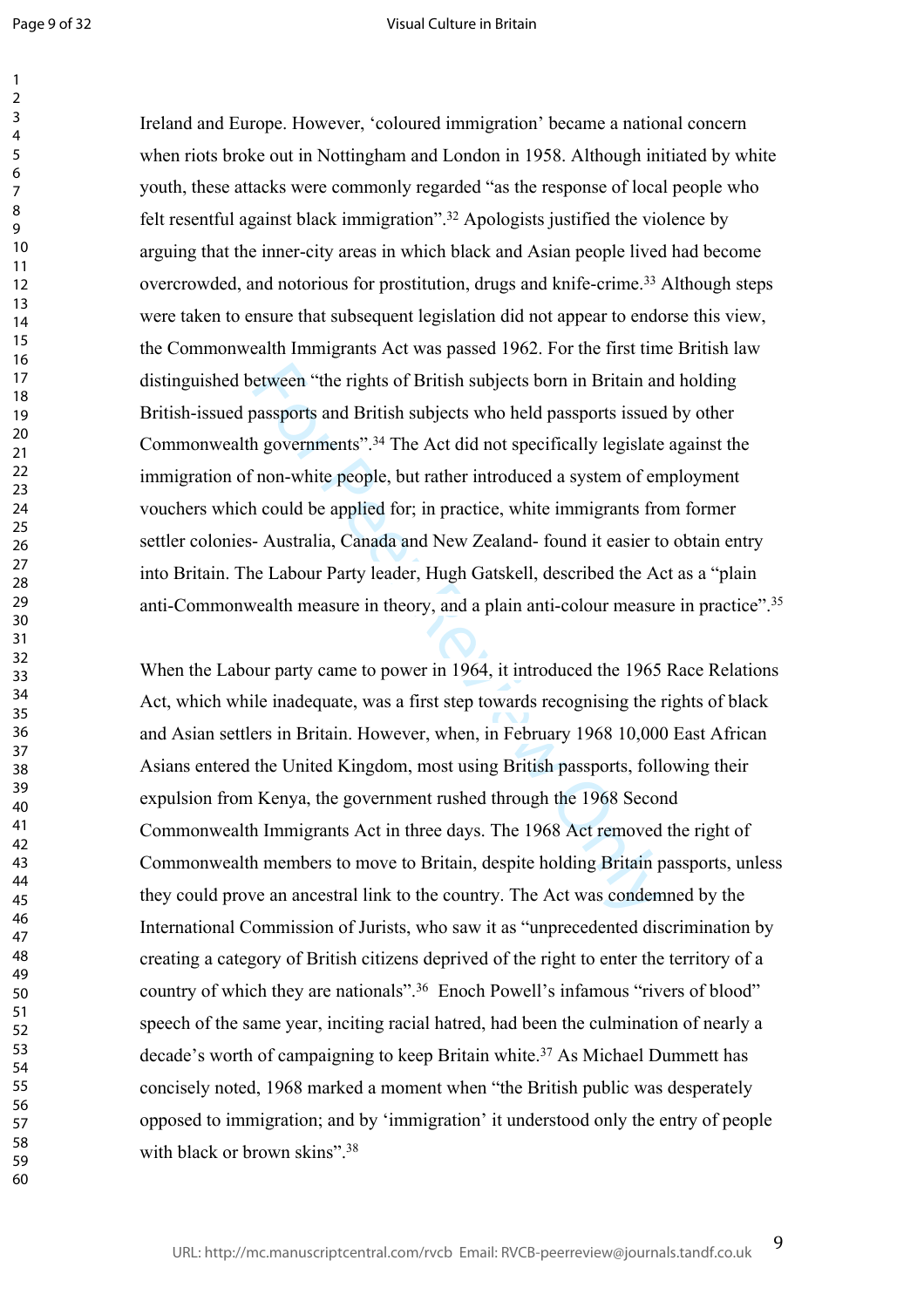The 1971 Immigration Act consolidated the 1968 Act and as Spencer notes, "abolished the last vestiges of the old Empire-embracing concept of British subject or citizen".<sup>39</sup> Henceforth, "historic categories of 'alien' and 'British subject', that used to divide the world into those from the Empire/Commonwealth who had rights and privileges in the United Kingdom and those foreigners who did not, were replaced by the essentially racially-defined categories of 'partrial' and 'non-patrial'".<sup>40</sup> Patrials were defined as those born or naturalised in the UK, or those who had a parent or grandparent born or naturalised in the UK. The act also put an end to the automatic entitlement of spouses and dependants to be allowed entry on the basis of their partner or family member having British citizenship. As a consequence, the "rights of nonwhite commonwealth citizens to settle in Britain ended with this act".<sup>41</sup>

spouses and dependants to be allowed entry on the basis<br>ber having British citizenship. As a consequence, the "r<br>wealth citizens to settle in Britain ended with this act".<sup>4</sup><br>ite legislation, "coloured' immigration remaine However, despite legislation, 'coloured' immigration remained at the forefront of political debate as racial tensions mounted; in 1970s Britain, it seemed that 'pakibashing' became a national sport.<sup>42</sup> In 1978, Margaret Thatcher's comments about Britain being swamped with immigrants from the Commonwealth "were widely condemned as pandering to popular prejudices and even as 'giving aid and comfort to the National Front'".<sup>43</sup> Nonetheless, eight proposals to further increase immigration controls were included in the Conservative Party's election manifesto in April 1979. When Thatcher's newly formed government introduced the 1981 Nationality Bill, which was "virtually explicit in its design to ensure second-class citizenship for nonwhite people", Kum Kum Bhavnani, observed that "we can see how little difference there is between the racism of the National Front and the Conservative Party".<sup>44</sup>

Although Britain remains largely estranged from the intricacies of its colonial past, and the realities of its exclusionary immigration practices, the creation of South Asian diasporas in Britain is undeniably a colonial legacy; as the Sri Lankan scholar Ambalavaner Sivanandan reminds us,

we came to Britain (and not to Germany for instance) because we were occupied by Britain. Colonialism and immigration are part of the same continuum – we are here because you were there. $45$ 

 $\mathbf{1}$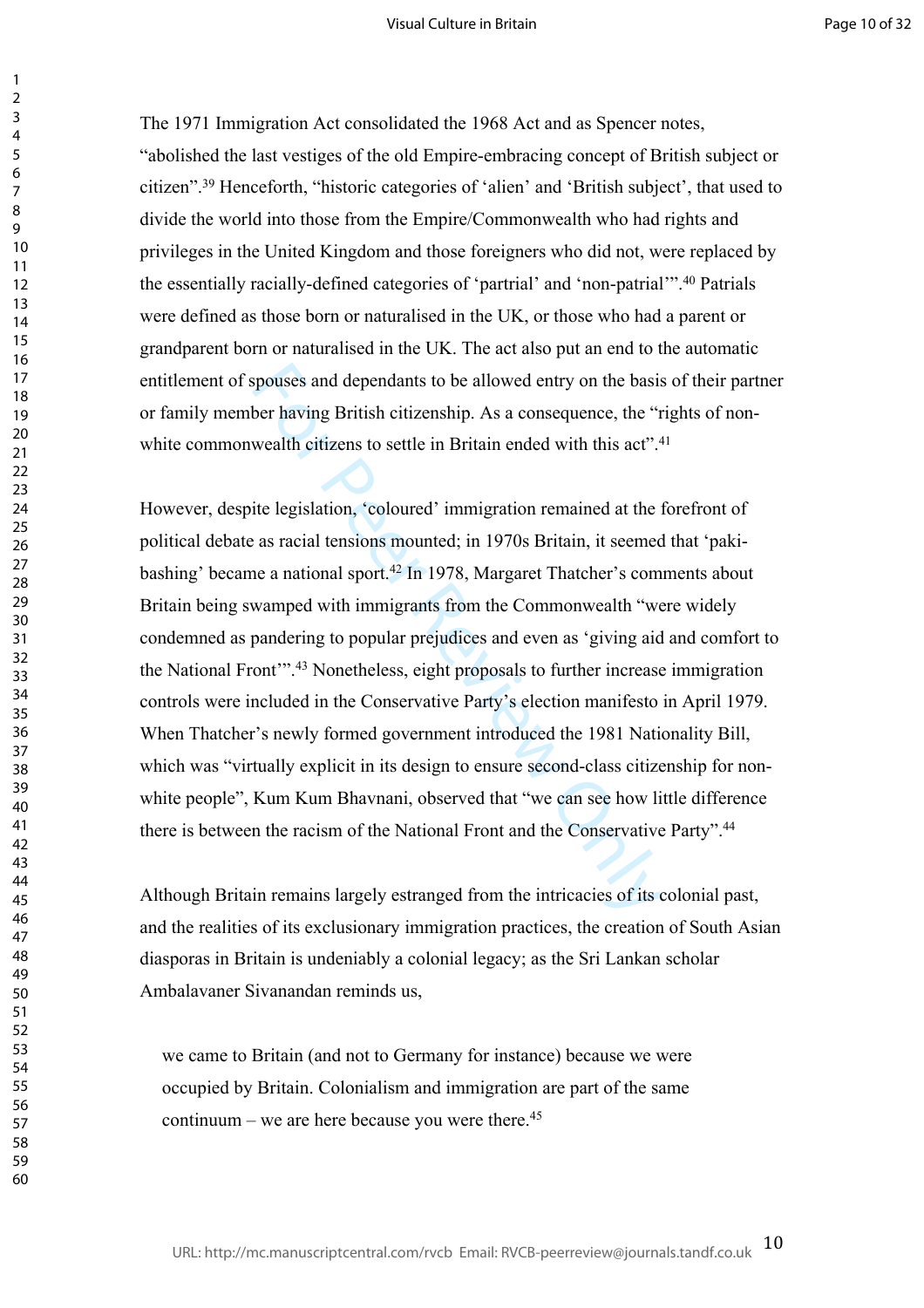$\mathbf{1}$ 

#### Visual Culture in Britain

er?) hat mingles haphazardly with policemen pictured in<br>pile, the red figures wear sandwich boards bearing the s<br>bbs". The man, with his peculiarly shaped moustache, b<br>Enoch Powell, who as Minister for Health in the Consec However, hostility towards the Asian diaspora is presented in *Convenience, Not Love* as a symptom of a double standard in which it was, as the title suggests, convenient for Britain to accept migrant labour in the post-war period but only on its own terms. Although a large proportion of South Asian migrants came to Britain by their own initiative, Britain continued to exploit its former colonies in the era of Independence. Many new arrivals, especially those from East Africa, found they could only secure employment in low skilled manual jobs, for which they were over qualified. In the left-hand panel, a graphic presentation of a caricatured male figure, wearing a rounded (bowler?) hat mingles haphazardly with policemen pictured in full riot-gear. Printed in multiple, the red figures wear sandwich boards bearing the slogan, "Come to Britain for Jobs". The man, with his peculiarly shaped moustache, bears a resemblance to Enoch Powell, who as Minister for Health in the Conservative government, actively recruited nurses from the Caribbean to work in the National Health Service between 1960 and 1963. While South Asian workers were not recruited in such direct ways,<sup>46</sup> the cartoon figure nonetheless encapsulates the way migrants were necessary to the British economy, while the use of gold in the left hand panel evokes the promise that Britain was a land of opportunity. However, Thatcher's stance, together with the barbed wire and riot police, presents an hostile and exclusionary reality.

Telescoping time across the two panels, it appears as though Thatcher, from the 1980s, is not only speaking to, but looking at South Asian migrants who arrived in Britain during the 1950s and 60s. The new arrivals included people from a range of social, religious, and educational backgrounds, from the sub-continent and East Africa, but in her selection of certain figurative images, Burman both demonstrates and undermines stereotypical visual tropes of the homogenous Asian other that circulated in the British popular press. A number of male figures arrive in Britain with their luggage. In the lower right corner is a man carrying a suitcase in each hand. Holding his Indian passport, he steps forward into a capitalised handwritten text: "WELCOME TO HEATHROW", which is interwoven with sterling currency symbols (£) rendered in gold; the welcome mat is seemingly laid out to meet him. He is smiling, and Burman's use of gold echoes the golden ground of the left-hand panel. The man has come to make his fortune and capitalised text announces his intentions: "HERE TO STAY!!". This expectant and eager figure is contrasted somewhat by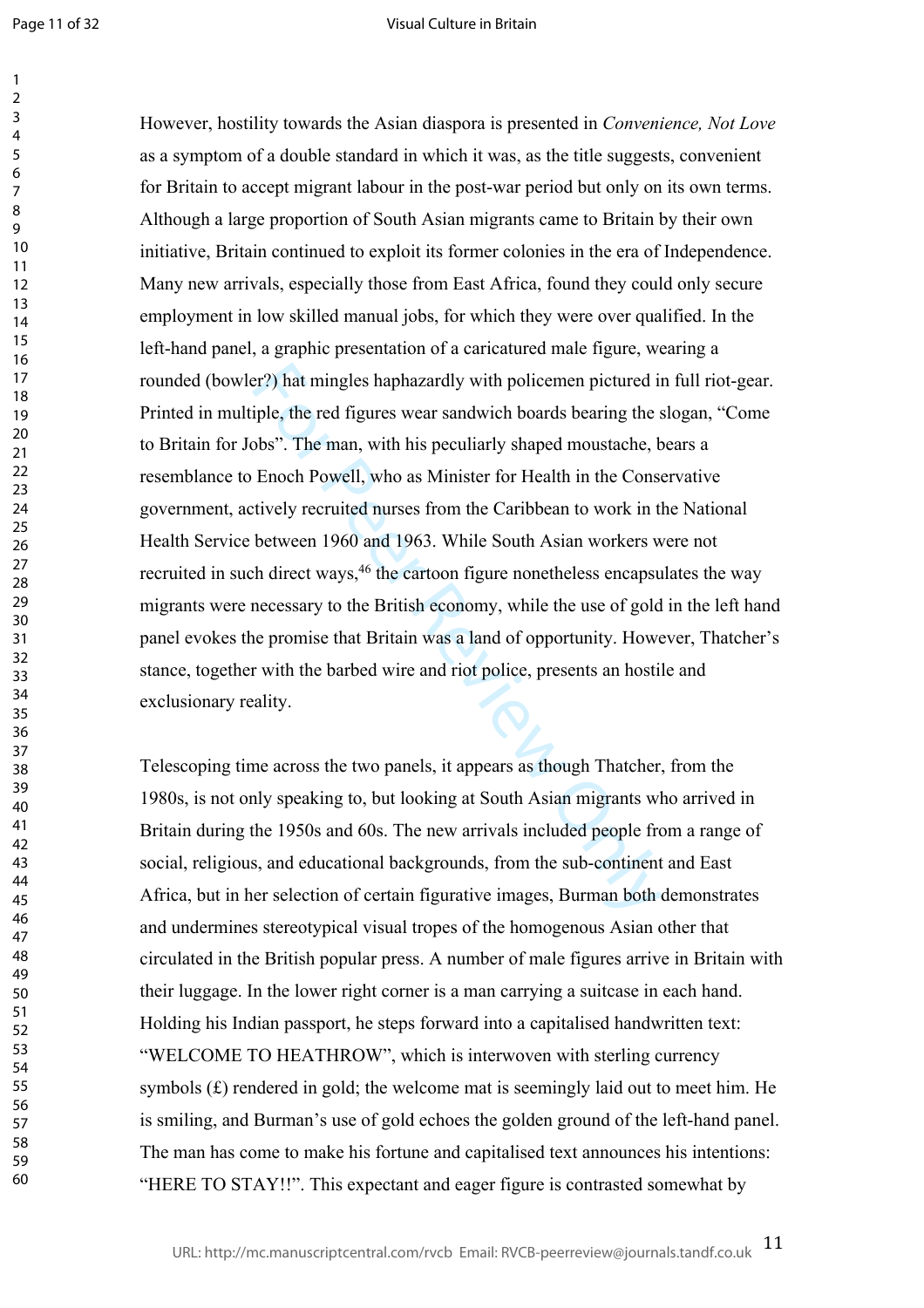another man, sitting on a bag, patiently alone, and encircled by suitcases and a rolled mattress. Utilising a photograph by (John) Topham of a Sikh traveller at Victoria Station, London, in 1959, <sup>47</sup> here, Burman's visual meditation on economic migration bears similarity with a passage in M.G.Vaaanji's 1989 novel *The Gunny Sack*, in which the main character, on arriving at Heathrow asks:

And how does Britannia treat her offspring who come from all over the world to pay their respects? At the Airports, lines, long lines: coloured, white, coloured, white… A coincidence? Hardly. First and second class British subjects. You look at the others in your line, and you wonder, am I one of these?<sup>48</sup>

# **Passport Control**



Fig.2, Chila Kumari Burman, *Dad on ship- arriving in Britain 1950s*, Cibachrome print, 1995

A coincidence? Hardly. First and second class British st<br>
a others in your line, and you wonder, am I one of these<br>
rol<br>
rol<br>
For Peer Review Only a consider the state of the state of the state of the peer Review Only<br>
the The figure of the lone male migrant had particular personal relevance for Burman, and in the cibachrome print of 1995, *Dad on ship- arriving in Britain* she addressed the specificities of her familial biography (fig.2). In this work, a photograph of the artist's father in the act of migration is overlain with the text and decorative borders found on the inside cover of a British passport. Mr. Burman travelled to Britain on the MS Batory, which docked at Southampton on 4 March 1954.<sup>49</sup> In the photograph Mr. Burman sits on a stool at a bar; behind the counter stand two bartenders, dressed in white jackets and black ties. His posed is relaxed; one elbow rests on the counter-top, his other arm is placed on his thigh; he looks directly at the camera with a faint smile on his face. He is perhaps mid-journey, aboard the ship transporting him from India to Britain, anticipating his safe arrival; that he should be so assured is underscored by the passport text which reads:

 $\mathbf{1}$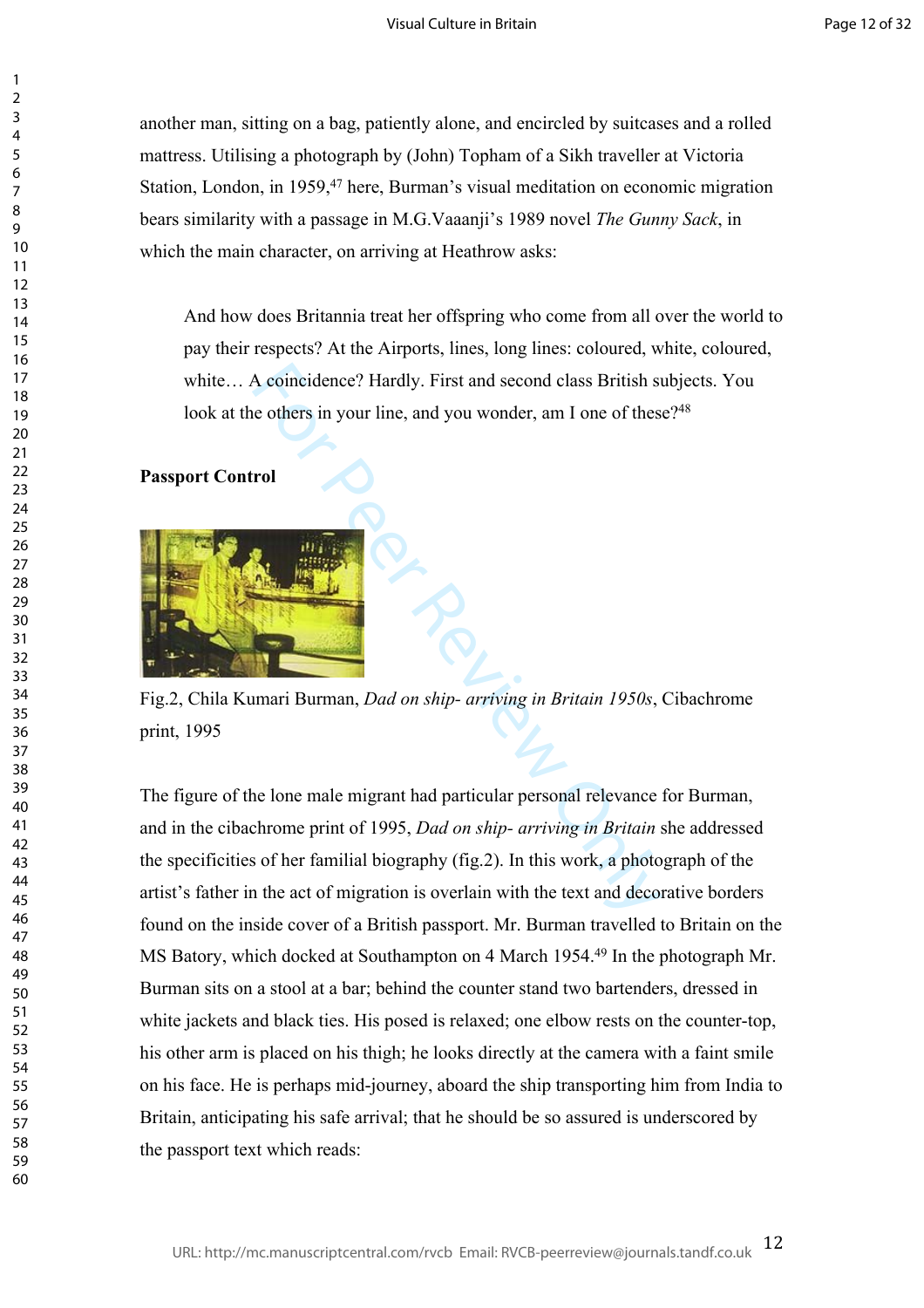$\mathbf{1}$  $\overline{2}$  $\overline{3}$  $\overline{4}$ 5 6  $\overline{7}$ 8 9

#### Visual Culture in Britain

"Her Britannic Majesty's Secretary of State Requests and requires in the name of her majesty all those when it may concern to allow the bearer to pass freely without let or hindrance and to afford the bearer such assistance and protection as may be necessary."

Mr. Burman is presented as one of those British subjects who came to the mothercountry in the 1950s before revised British immigration law made such movement difficult. Due to his possession of a British passport, Mr Burman is not only assured safe passage, but also assistance should he so require it. It is this sense of security that perhaps facilitates his easy demeanor.

at also assistance should he so require it. It is this sense<br>tes his easy demeanor.<br>Byrne has outlined, the passport has a number of functio: "proof of eitizenship; proof of identity in general; c<br>ie to cross borders; requ As Darren J O'Byrne has outlined, the passport has a number of functions, including, but not limited to: "proof of citizenship; proof of identity in general; currency empowering one to cross borders; request by the sovereign to the foreign authority to allow safe passage; some assurance of protection for the bearer by the sovereign while in a foreign country".<sup>50</sup> Introduced as a security measure prior to the First World War, the passport became a method of surveillance and tool for national security; following the 1915 Defence of the Realm Act, all British citizens were required to hold a passport when leaving or entering the country, and the same year, the colonial government of British India introduced the Defence of India (Criminal Law Amendment) Act 1915, which included the Defence of India (Passport) Rules, which "made embarking on a journey from any port in British India without a passport a criminal offense".<sup>51</sup> From 1916 photographs as a visual form of identification were required in British passports; these portraits were, and remain, banal images, created according to strict and standardising criteria. However, the "putative transparency"<sup>52</sup> of the passport as a representational sign of belonging to a nation-state belies its power as a tool for discrimination. Lily Cho has argued that, "While the passport may seem relatively benign … the consolidation of its usage attests to a long history of state suspicion leveled with particular acuity upon anyone who does not want to stay put".<sup>53</sup> As Mr Burman and many others in his situation discovered, possession of a British passport did not guarantee a hospitable welcome.

John Torpey has argued that the development of the passport in the modern era also illustrates the "institutionalization of the idea of the 'nation state' as a prospectively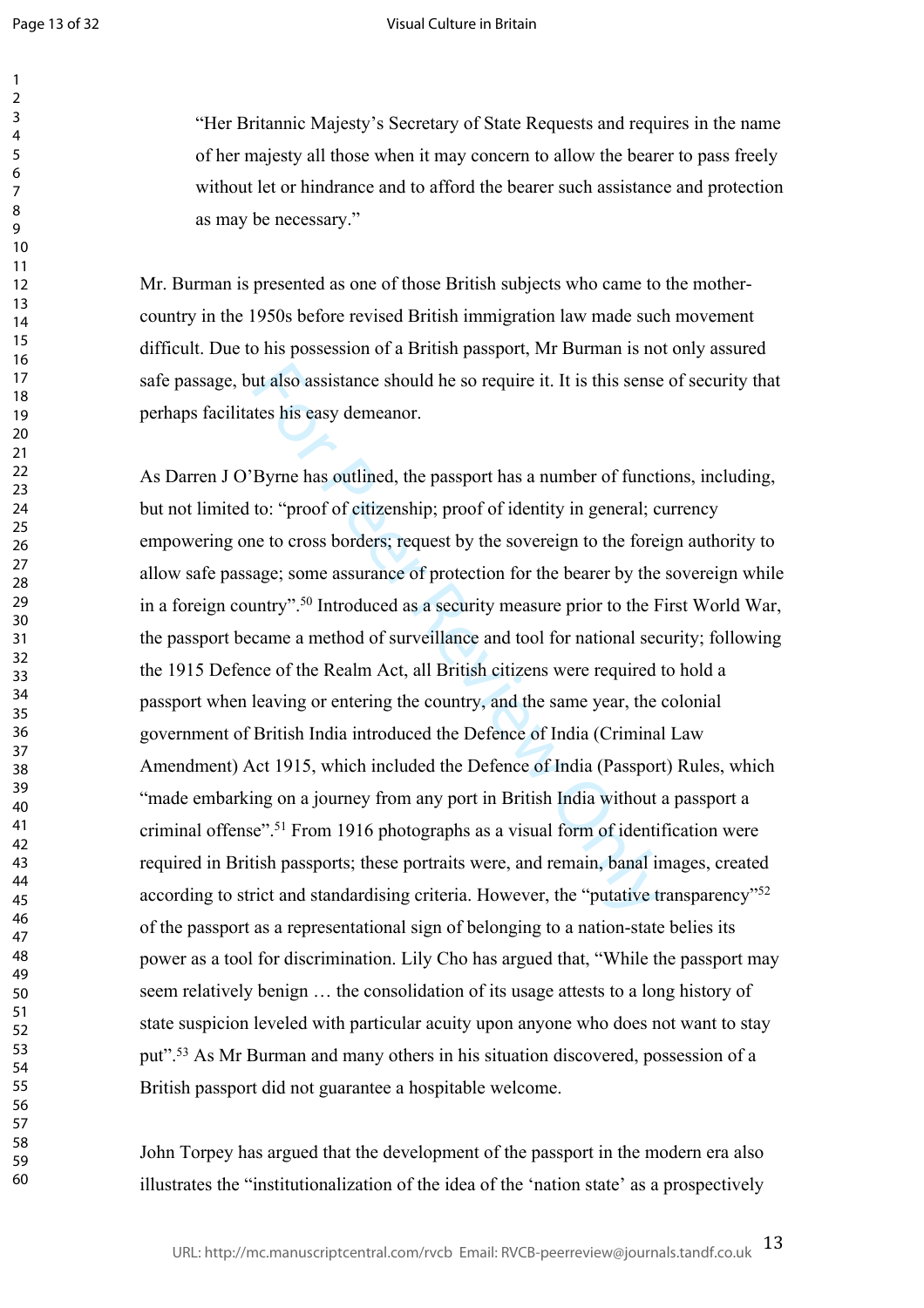homogenous ethnocultural unit".<sup>54</sup> For Torpy, the state monopoly on individual freedom of movement and the right to settlement – as facilitated or denied by the passport – also allowed the state to cultivate and maintain a particular ethnocultural population. Since passports were issued at the discretion of the state, and from at least 1968 according to legally defined conceptions of nationality based on familial lineage, or naturalization, it was very difficult for non-white British subjects to successfully obtain a British passport. Indeed, although the 1971 Immigration Act actually increased the number of people entitled to a British passport, because these comprised people of European extraction with historic familial origins in Britain – i.e. white -, this increase was not of popular or political concern. For Radhika Viyas Mongia, the passport thus emerges as a state document that successfully "conceal[s] race and racist motivations for controlling mobility".<sup>55</sup> She concludes her compelling analysis of migration within the British Empire in the early twentieth century by arguing that while we may think of the passport as a document that facilitates movement, "its history reveals that it is born out of an attempt to *restrict* movement along national lines that are explicitly raced".<sup>56</sup>

ble of European extraction with historic familial origins<br>crease was not of popular or political concern. For Rad<br>ssport thus emerges as a state document that successful<br>motivations for controlling mobility".<sup>55</sup> She concl In her use of national passports in *Convenience, Not Love* Burman places the signifier of Britishness at a distance and separate from the four South Asian signified national identities; in this act of differentiation Burman physically positions white and Black ethnicities in opposition, while simultaneously challenging the normative conceptions of Britishness based in whiteness, and the imagined exclusivity of British and Asian identities. It is the ideologically essentialized British identity that Thatcher protects, but as Bhabha asserted, the presence of the other undermines that imagined community. Burman's incursions onto the British passport offers a counter narrative, leading to questions over who, or what, Thatcher is protecting. In the windows of the passport cover, which would usually contain the holder's name and passport number is instead, Urdu script. Written by the artist's father, the text is unambiguously and provocatively 'foreign', and reads:

"You allow us to come here on false promises. We come here full of hope and destiny. You have no mercy. We will struggle and survive. Long live. Long live. Long live".<sup>57</sup>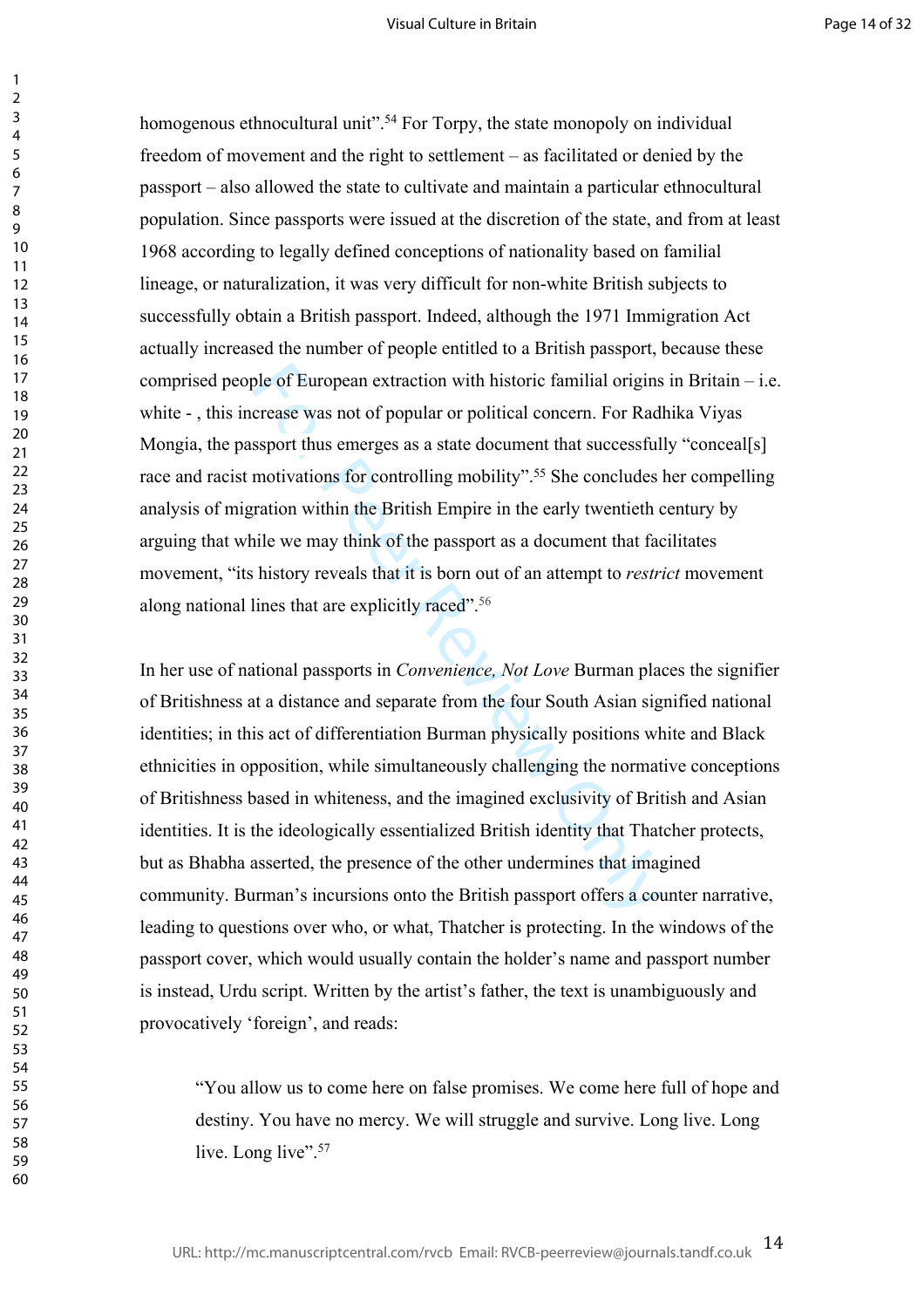$\mathbf{1}$ 

#### Visual Culture in Britain

60

From the scene of anticipation aboard the ship, or the excitement of arrival at Heathrow, the male migrant making his way in the world is, according to the Urdu text, maltreated but not dispirited. Anticipating a hospitable welcome and arriving in Britain with aspirations of economic prosperity, here the message seems unequivocal: that migrants were permitted in Britain on expedient terms. The symbols of protection, barbed wire and riot police suddenly become those of threat. Held within the passport windows, the Urdu text is contained, and as such the two signifieds – Britishness and Asianness - remain in antagonistic relation. Positioned as it is in the left hand panel, it is unclear whether the Urdu-British passport is being protected or attacked, epitomising the ambivalences within British society.<sup>58</sup>

is it is unclear whether the Urdu-British passport is being<br>mising the ambivalences within British society.<sup>58</sup><br>1 script is understood as an accusation and statement of<br>*Not Love* in its totality may be understood as a sc But, if the Urdu script is understood as an accusation and statement of defiance, then *Convenience, Not Love* in its totality may be understood as a scathing critique of British immigration policy, a commentary on the institutionalized racism that impacted on the everyday lives of ordinary working class people, and the hypocrisy of successive British governments over who has the right to settle in Britain. Significantly, Burman's construction of this work as a diptych asserts the divisions and exclusions faced by migrants to Britain; the format of the work being indicative of the lived situation of many of Britain's diasporic communities, living alongside, but never fully within the purview of Britishness. What is at stake in this work then, is the issue of whether Britain's subjects from the former Empire are truly British. As Rina Arya has suggested, "The passport may be a visible reminder of her legal status, but it does not guarantee the sense of feeling at home".<sup>59</sup>

# **Meek and Passive Victims?**

*Convenience, Not Love* presents a non-linear, entangled meditation on South Asian migration, and although experiences of male migrants are fundamental to the work*,* it is the status of women that drives Burman's anti-essentialist work. If the singular and isolated image of Thatcher recalls her political prioritization of the individual at the expense of the community at large, she is contrasted with multiple images of women in a range of quotidian, sociable and socially engaged activities in the right hand panel. To understand the radical nature of Burman's presentation of South Asian femininity, it is necessary to appreciate just how derogatory public, institutional, and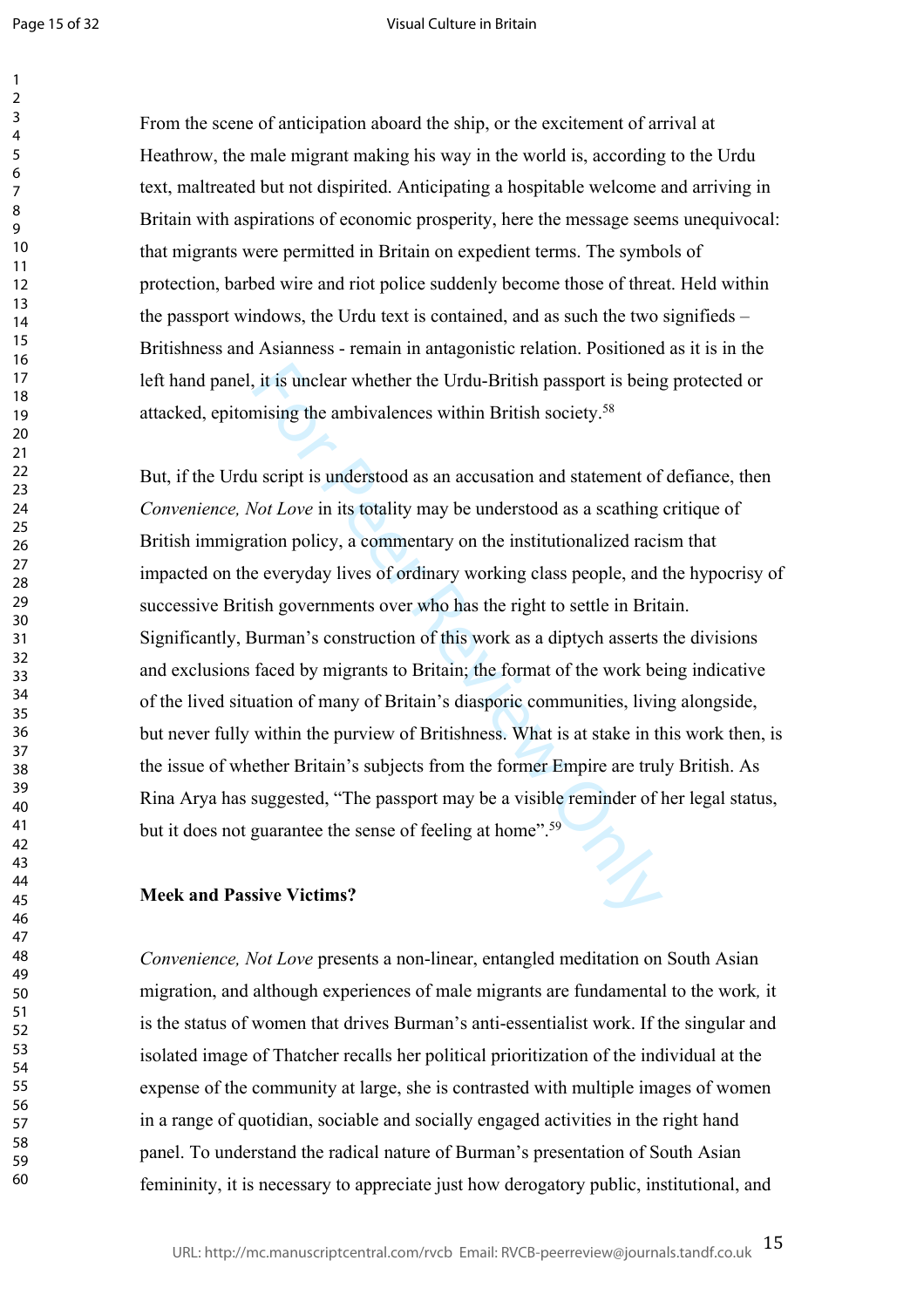th, as film-maker Pratibha Parmar observed, stereotype<br>aassive victims".<sup>61</sup> This stereotype of Asian women was<br>assive victims".<sup>61</sup> This stereotype of Asian women was<br>ation policy; most women migrating to Britain from the counterintuitively (white) feminist perceptions of Asian women were, in Britain during the late 1970s and early 1980s. Although the British South Asian diaspora includes people from different social classes, religions, and castes, and as such, women with different socio-economic and political agency, in 1984, Parita Trivedi asserted that Asian women in Britain were regarded as servile, "beaten-down", shackled, after generations of colonial misadventures and familial oppressions.<sup>60</sup> Within this context, Burman's presentation of women in *Convenience, Not Love* should be regarded as an attempt to counter hegemonic political and visual discourses in Britain, which, as film-maker Pratibha Parmar observed, stereotyped Asian women as "meek and passive victims".<sup>61</sup> This stereotype of Asian women was exacerbated by British immigration policy; most women migrating to Britain from the Indian subcontinent came to join husbands and fathers who had already undertaken the journey.<sup>62</sup> These female migrants were regarded as dependents, and were not conferred citizenship in their own right, but rather, were allowed to remain in Britain on the basis of their marriage; should marriages end in divorce or widowhood, women were liable for deportation. As such, South Asian women were not regarded as active agents in their own lives. At one level of interpretation, the image in the top left of the right-hand panel is indicative of the presentation of Asian woman as submissive that received widespread circulation in Britain as large numbers of Asian refugees arrived from Kenyan and Uganda in the 1970s. A group of women are shown crouched and huddled together; some wear scarves covering their heads, nearly all look directly out at the viewer, somewhat expectantly. However, in quoting this photograph Burman challenges its veracity; her modifications of it indicate a self-conscious subject position that was at odds with the stereotype to which she herself was expected to confirm. The photograph is hand tinted, adding vibrant colour to each figure, while one woman has also been adorned with a glistening jewelled bindi. The effect of these interactions with the image is to give each woman her own subjectivity; and in putting this image alongside those with more assertive depictions of South Asian femininity, Burman creates a dialogic space in the right-hand panel in which to rethink South Asian womanhood.

Below the row of South Asian passports is a hand-drawn cartoon strip that narrates the common experience of female migrants. A young girl with thick black braids tells a familiar story of migration to a blond-haired youth: Her uncle came to Britain to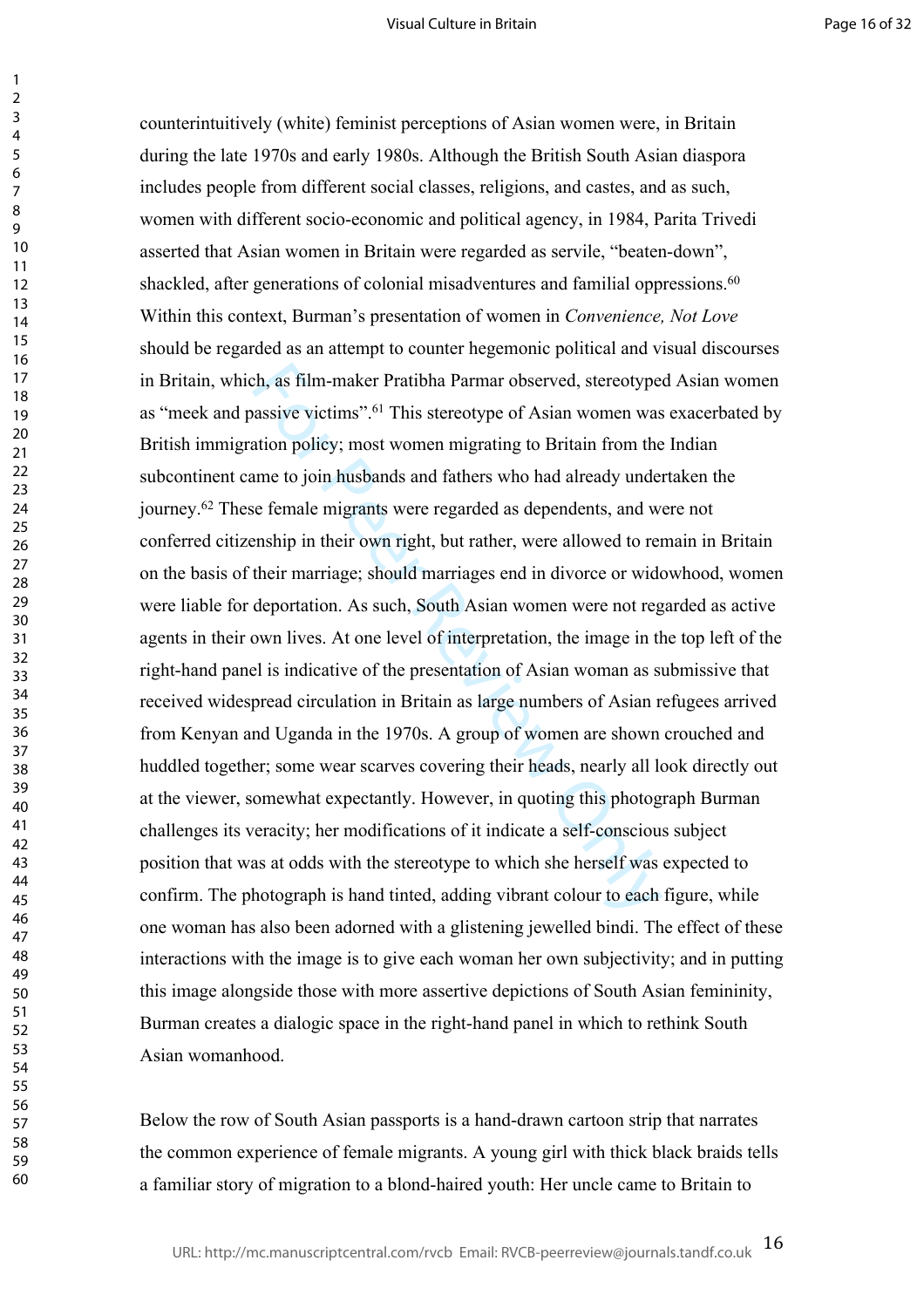$\mathbf{1}$ 

#### Visual Culture in Britain

60

work in the 1950s, and having saved enough money, later sent for his wife and son the join him. They waited nineteen months for an interview with immigration officials, who, with the aid of a translator who spoke a different dialect, queried whether or not they were related. Interviews, we are told, were not recorded, and as paperwork mounted, errors were not corrected. For those who made it to the UK, the young narrator sardonically asks, "did you know that immigration officers expect to receive answers to questions they haven't asked? … and until 1979 women were forced to have internal examinations to verify virginity". In the penultimate frame the blond character suggests that, "for the people who are here, all's well that ends well, eh!". Not so, says the girl, "the threat to their security continues here from the police". The narrative concludes ominously, "their troubles were just beginning..."

suggests that, "for the people who are here, all's well the syst the girl, "the threat to their security continues here f oncludes ominously, "their troubles were just beginning is graphic narrative to internal medical ex Reference in this graphic narrative to internal medical examinations endured by female migrants accounts for the prevalent critical interpretations of *Convenience, Not Love*. When it was included in Burman's solo show at The Horizon Gallery in 1990, Nina Perez noted in her review that the diptych "deals with brutal immigration laws, virginity tests and asserts the fact that despite all this Asian people are here to stay".<sup>63</sup> Lynda Nead similarly concluded in 1995 that "the work deals with immigration laws and the virginity tests which determined the entry of Asian women into Britain".<sup>64</sup> Virginity testing was controversially exposed by the *Guardian* newspaper in February 1979. It reported how, on 24 January, a 35 year old Indian woman arriving at Heathrow had been subjected to an internal examination in order to determine whether or not she had previously had children. On the basis of this information, it was believed possible to determine whether or not she was still a virgin. And on the basis of this so-called virginity-test, her application to enter the UK to marry her fiancé would be decided.<sup>65</sup> Such was the paranoia surrounding non-white migration to Britain, South Asian women were regarded with particular suspicion by British immigration officers who believed that many were fraudulently participating in arranged marriages in order to obtain a British passport; as the title of Burman's work suggests, they were considered brides of convenience, not romantic love. Despite government assertions that the case exposed by the *Guardian* was unique, virginitytesting regularly took place, whether in the UK, or with the cooperation of local officials prior to the women's departure from the subcontinent.<sup>66</sup> And as Parmar has noted, these gynaecological examinations were carried out on the assumption that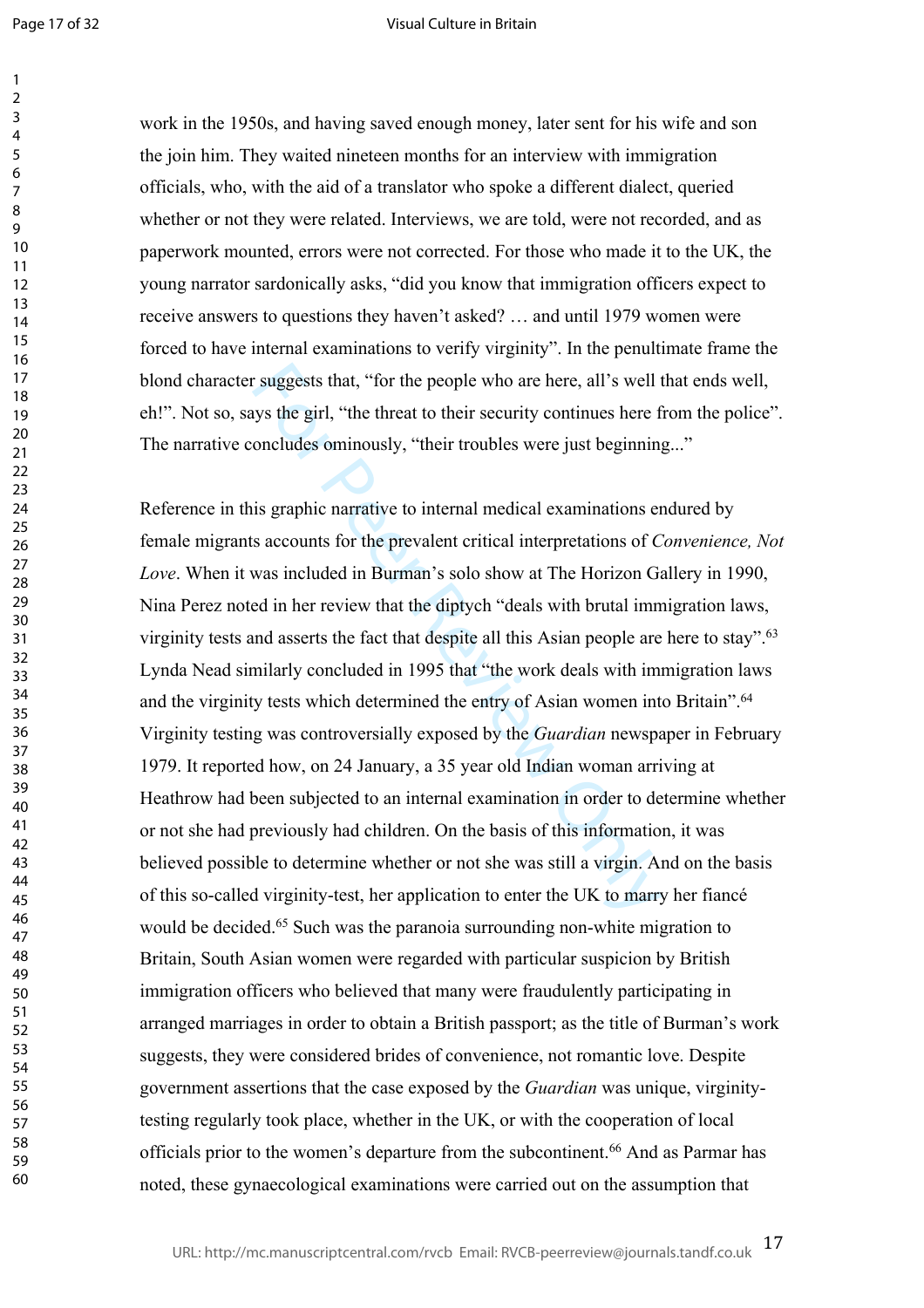Asian women were always virgins prior to marriage, itself an "absurd generalization … based on the same stereotype of the submissive, meek and tradition-bound Asian woman".<sup>67</sup> Regarded in this context, the equivocal nature of Burman's title becomes striking; In a recent conversation, the artist has explained that although the phrase 'convenience, not love', may refer to economic migration (as described above), when she made the work, the issue of virginity-testing and arranged marriages was at the forefront of her mind.<sup>68</sup>

received by Asian women seeking to enter the UK is ste, Not Love by the inclusion of a single black and white<br>
the controversial South African athlete Zola Budd in the<br>
South Asian migrants were treated with particular sus The treatment received by Asian women seeking to enter the UK is starkly contrasted in *Convenience, Not Love* by the inclusion of a single black and white newspaper photograph of the controversial South African athlete Zola Budd in the left-hand panel. If female South Asian migrants were treated with particular suspicion, Burman's use of Budd's image serves to further highlight the flagrant inequalities faced by women of colour at the border, starkly demonstrating how British immigration policy established first and second class British citizens. Positioned amidst the policemen and the Powell-like figure inviting migration, the newspaper image shows Budd in the act of crossing the finishing-line in first place: she is presented as a success and therefore welcome in Britain. Although born in South Africa, in 1984 the *Daily Mail* newspaper initiated a campaign to grant Budd British citizenship. The then 17-year old runner was a prodigious talent, who was unable to compete on the international stage because of the ban on South African athletes at international sporting events– part of a strategy of sanctions in response to the continuance of South Africa's apartheid system. Having established that Budd's father was British, the newspaper published campaigning articles on its front pages, and lobbied the government to grant the athlete British citizenship. In just 10 days, Budd's application for citizenship was submitted and approved by the Conservative government.<sup>69</sup> It is worth noting that at a time when Burman and others were expressing solidarity with black resistance in South Africa, in 1984, the year Budd was granted British citizenship, "Thatcher became the first British prime minister in 23 years to host an apartheid head of state".<sup>70</sup> It is perhaps little wonder then, that in Burman's artwork, Budd is protected by a coterie of riot police.

However, Burman's artwork also demonstrates that many South Asian women did not simply accept their assigned status as second-class citizens, but rather drew on a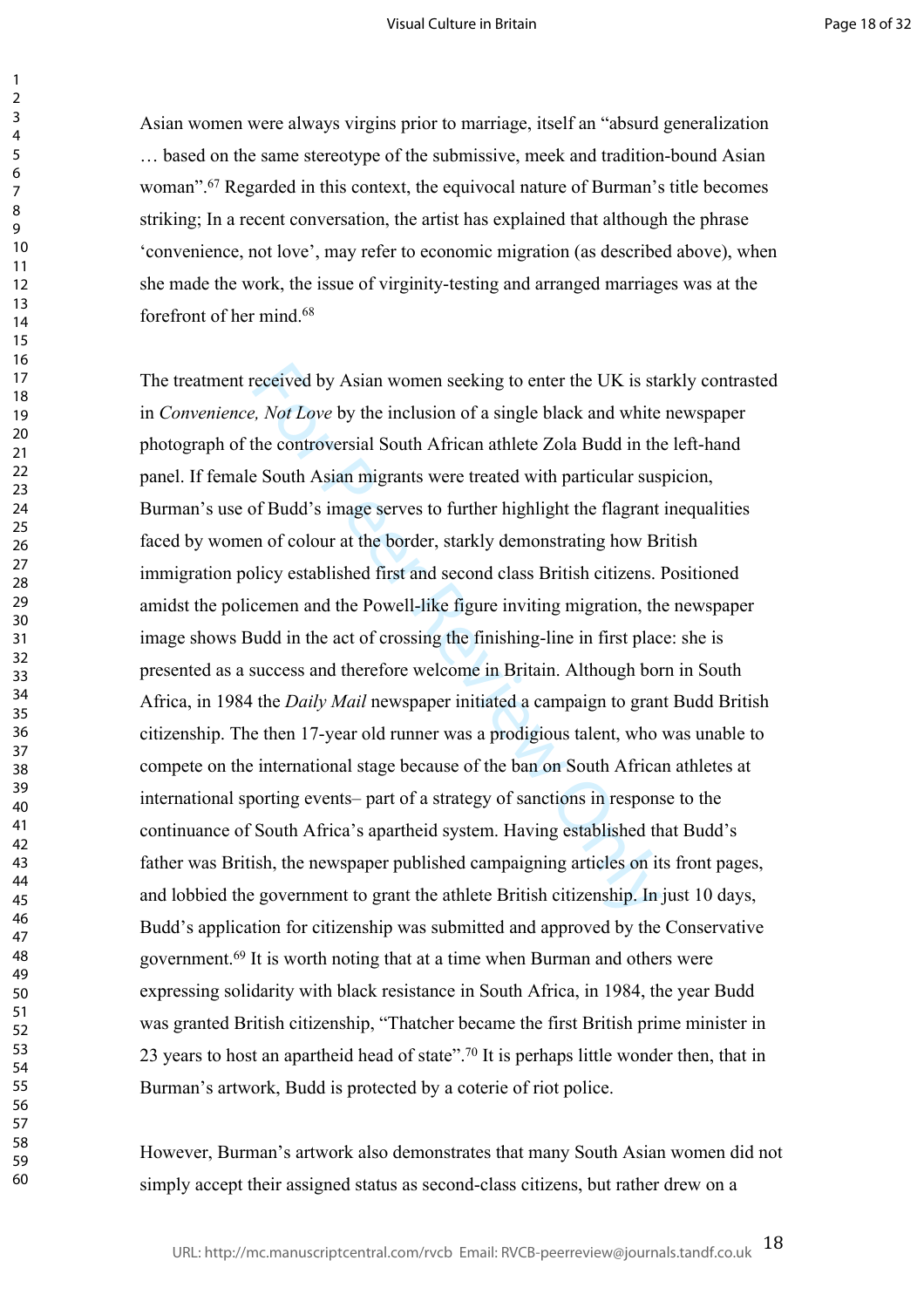Page 19 of 32

 $\mathbf{1}$ 

#### Visual Culture in Britain

I, who ruled the region of Gondwana between 1550 and<br>known as Razia Sultan, who was the Sultan of Delhi b<br>r images depict women on protest marches – both in th<br>placards, carrying sticks, and chanting into loud speake<br>gnett matrilineal history of anti-colonial struggle to challenge British hierarchies of power. Alongside the more prosaic images of women washing clothes, cooking and laughing together, Burman also positioned images of historical and contemporaneous female defiance (see fig.6). Images of radical women from the Indian subcontinent include a popular comic-book rendition of Lakshmibai, the Rani of Jhansi, pictured on horseback dressed in elaborate body amour and brandishing a sword; in 1857 she had led the Indian rebellion against the British in imperial India. She is accompanied by popular images of other "valiant Queens" sourced from children's graphic novels: Rani Durganati, who ruled the region of Gondwana between 1550 and 1564, and Raziya Begum, known as Razia Sultan, who was the Sultan of Delhi between 1236 and 1240. Other images depict women on protest marches – both in the UK and in India - holding placards, carrying sticks, and chanting into loud speakers. One watercolour vignette presents a woman shouting into a loud hailer, demanding a public enquiry, while a hand-tinted press photograph records the 1976-78 picket line of striking female workers at the Grunwick Film Processing Laboratory, north London. In their unambiguous affirmation of female agency, Burman's aggregated community of women challenge value-laden assumptions of South Asian womanhood in Britain and demonstrates an awareness of the need for images that counter prevailing discourses of race and gender. Here the multiplicity of drawn, collaged and printed images is disruptive and dynamic; pictorial coherence or compositional stability is denied: harnessing the material and formal qualities of her assemblage technique, Burman demonstrates the pluralities of South Asian female experience: refugee, economic migrant, homemaker, Queen, revolutionary.

## **Working Women**

Although Burman has stated that it was her father who wrote the Urdu text in the British passport windows, giving the phrases a male voice, the words may equally be spoken by her female protagonists. As Amrit Wilson recounted in her landmark 1978 feminist text, *Finding a Voice: Asian Women in Britain,* having endured degradation and humiliation in order to arrive in Britain, South Asian women were then faced with a myriad of other hurdles and challenges in the workplace, where ethnic stereotypes were used to justify inequalities.<sup>71</sup> Since wives and daughters were usually classified as dependents, British officials had not anticipated that they would enter the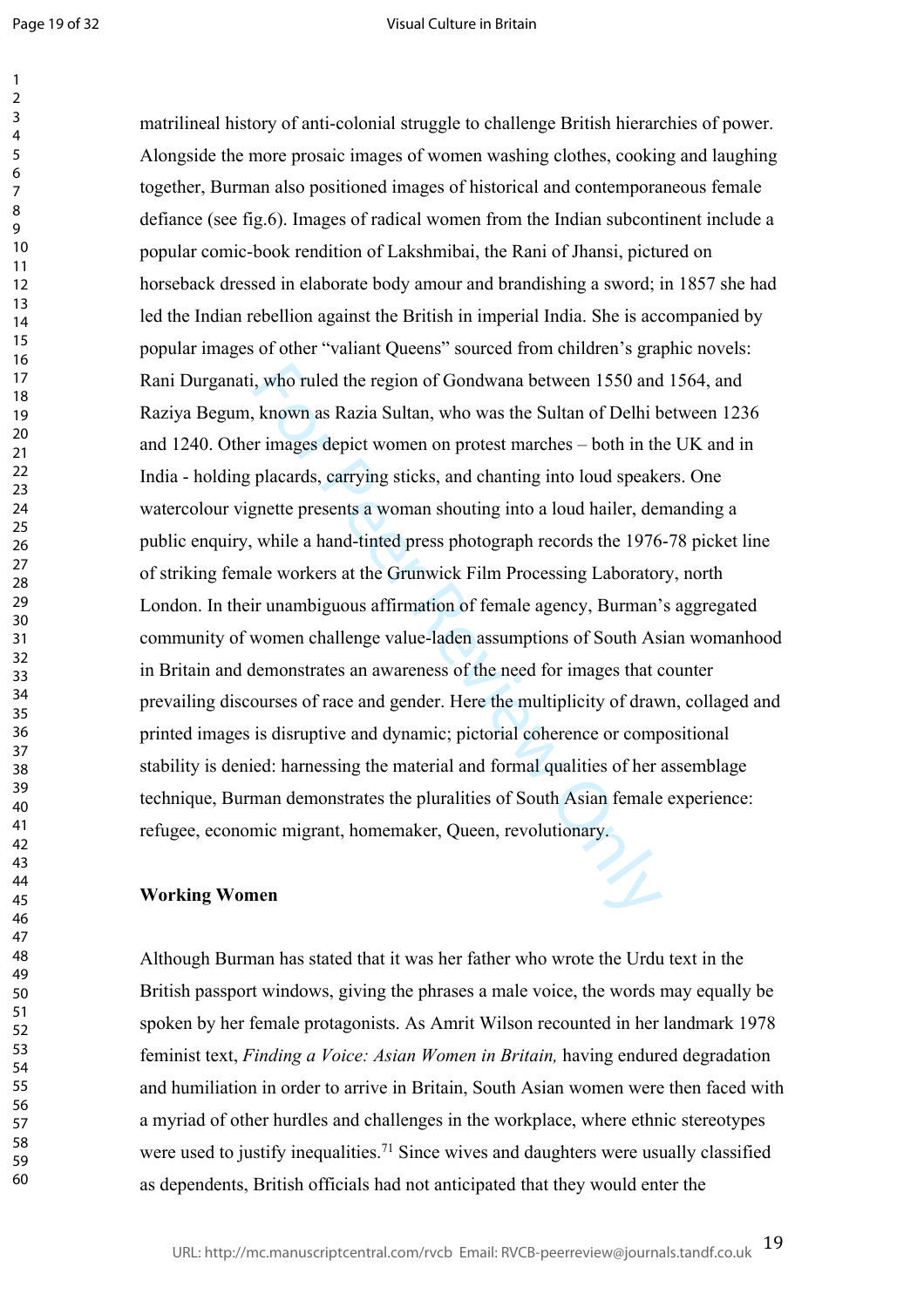workplace. In fact, large numbers of South Asian women did work, but, as Amina Mama recorded, with other Black women they "are to be found in the lower echelons of all the institutions where we are employed … where the work is often physically heavy ... the pay is lowest, and the hours are longest and most anti-social".<sup>72</sup>

tte led by Asian women at the Imperial Typewriters faced in workers walking out on the discovery that white v same jobs were earning more money.<sup>74</sup> Although, as V ed to work having won few concessions",<sup>75</sup> it was none be Working class South Asian women often found themselves "invisible",<sup>73</sup> but as Burman makes clear in the right-hand panel of *Convenience, Not Love* they were not only active in the workplace, but vocal in the face of discrimination. In 1974, an industrial dispute led by Asian women at the Imperial Typewriters factory in Leicester resulted in workers walking out on the discovery that white women undertaking the same jobs were earning more money.<sup>74</sup> Although, as Wilson recounts, "strikers returned to work having won few concessions",<sup>75</sup> it was nonetheless a galvanising experience for them. Burman's inclusion of images on the Grunwick picket-line bears testament to the force of Asian women and their demand for equitable treatment. In 1976-7 the Grunwick strike was led by Jayaben Desai and the picket line constituted the mainly female Asian workforce unwilling to accept poor pay, sexual provocation and degrading treatment by the white managers and owners.<sup>76</sup> The Factory management sought to use their preconceived understanding of Asian patriarchy as a mode of control, arguing that those on the picket line brought shame on their families. However, reflecting on the strike and its legacy, Wilson observed:

"No one, least of all Asian women workers themselves, would claim that they are highly militant or strong. What they have been in the past, in the face of their grim working lives, is resilient. They have refused to despair, accepting quiet stoically that they have been given. Now this stoicism is changing. Partly it is changing because women are getting more familiar with the industrial scene and partly because of the tremendous impact and influence of the strike at Grunwick Photoprocessing [sic]. That strike has proved for always that Asian women workers can be strong, resourceful and courageous, that they can stand up, face the world and demand their rights".<sup>77</sup>

 $\mathbf{1}$  $\overline{2}$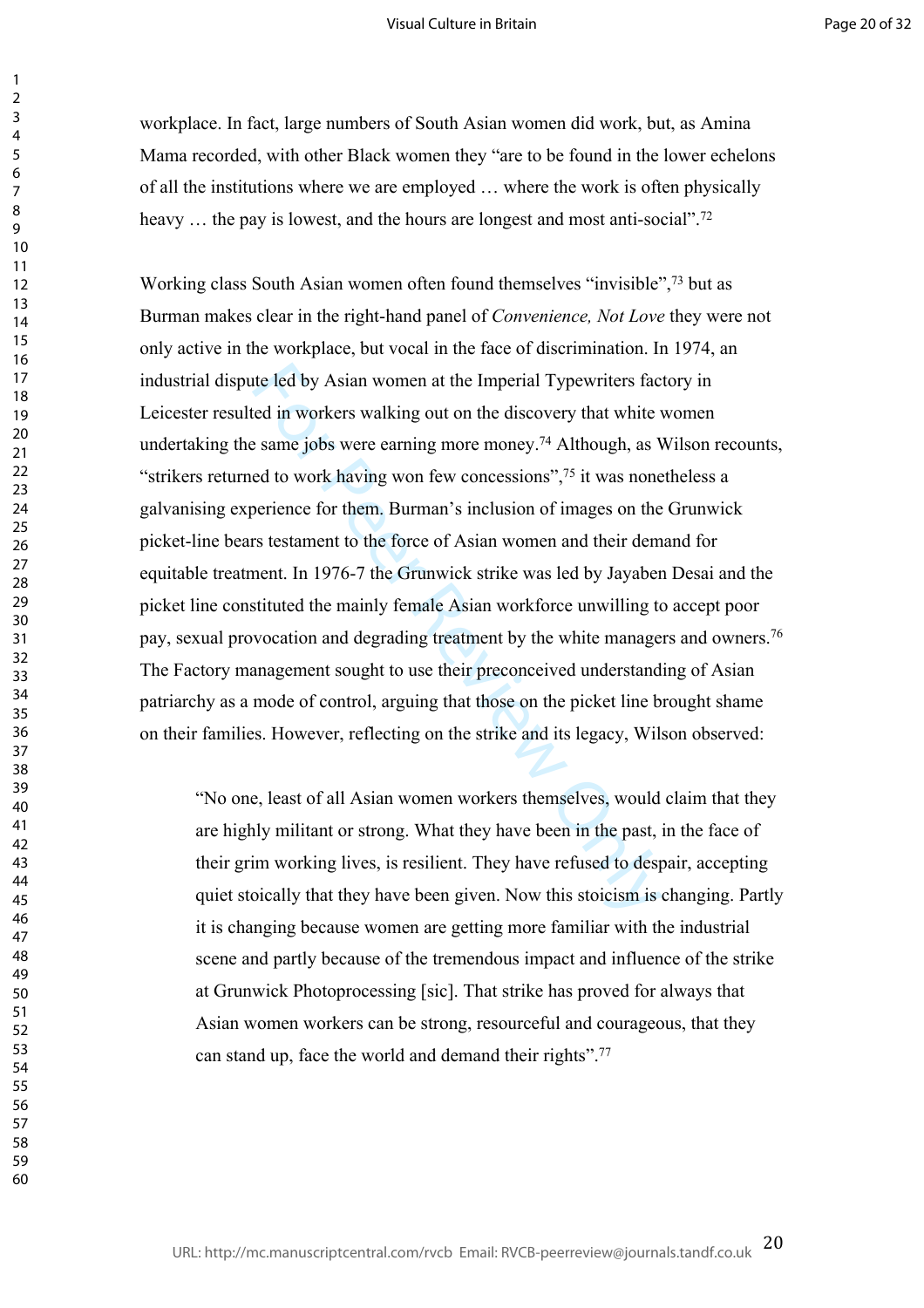$\mathbf{1}$  $\overline{2}$  $\overline{3}$  $\overline{4}$  $\overline{7}$  $\mathsf{o}$ 



Fig.3, Chila Kumari Burman, *Portrait of Are Mum, Sweet Flower*, 1994.

imari Burman, *Portrait of Are Mum*, *Sweet Flower*, 199<br>e control of representations of her own working-class c<br>man produced a series of prints in which she combineary<br>aphs with British currency. In *Portrait of Are Mum* Wanting to take control of representations of her own working-class culture, in the early 1990s Burman produced a series of prints in which she combined archival family photographs with British currency. In *Portrait of Are Mum, Sweet Flower*, 1994, a colour photograph of the artist's mother is overlain with the design of a ten pound note (fig.3). Mrs. Burman is dressed conservatively, with a shawl covering her head, and she looks demurely to lower left. The ten pound note is positioned vertically, so that the portrait of Queen Elizabeth II is positioned at a 45 degree angle and she seems to float just below Mrs. Burman's chin. The decorative script and graphic embellishments of the money appear inscribed tattoo-like on Mrs. Burman's face. Discussing this work Orlando suggests that the combination of the British monarch with "the face of a South Asian woman, creates an immediate reference to the history of imperialism",<sup>78</sup> while Meena Alexander asks, perceptively, "What does it mean to write over a mother's face, layering over a mother with the imprimature of a colonial state?".<sup>79</sup> For Alexander the work is infused with a "subtle tension" in the interplay of two contradictory depictions of motherhood.<sup>80</sup>

If the British Monarch – national mother – is here rendered as symbolic of colonial exploitation for financial gain, the chosen image of Mrs Burman conforms to maternal stereotypes conveying a soft, nurturing sensibility. However, as with many of Burman's chosen and manipulated images, *Portrait of Are Mum, Sweet Flower* may be read in divergent or dualistic ways. Rather than presenting an Asian woman held beneath imperial systems, it is also possible to regard the two components, the woman and the money, in converse relation. If *Portrait of Are Mum, Sweet Flower* is understood to show currency stamped or overlain with the photographic image, it is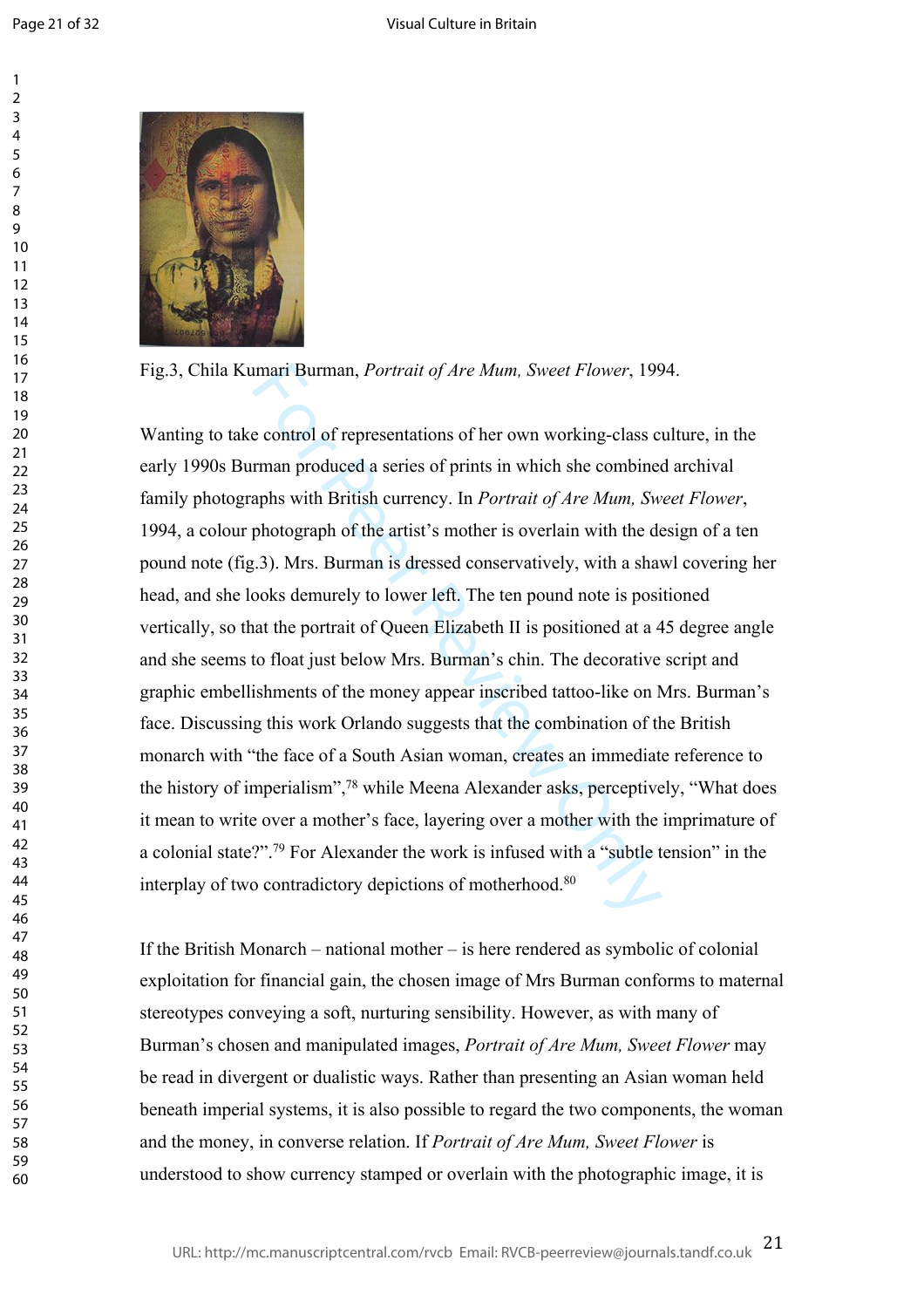book for her husband's ice-cream van - Burman recalls n<br>mily kitchen<sup>82</sup> - and oversaw the cashflow of the busine<br>e profits at the end of each day: "Me Mum, she kept the<br>rman's choice of an image of her mother that apparen possible to regard themes of commercial entrepreneurship and class aspirations, while also presenting a positive narrative of economic migration within the purview of Britishness. If the image of Mrs. Burman is prioritized, she is seen to take control of the money, rather than be controlled by it. In 1983 Burman proclaimed that "me mum is a really amazing, strong woman",<sup>81</sup> and more recently has noted that her presentation in this portrait is something of a red-herring: Mrs. Burman rarely wore saris or traditional Indian dress at home, and the artist recounts that she was rarely 'demure'. In addition to her role as a homemaker, Mrs. Burman also managed and prepared the stock for her husband's ice-cream van - Burman recalls making toffee apples in the family kitchen $82$  - and oversaw the cashflow of the business, counting and banking the profits at the end of each day: "Me Mum, she kept the whole thing together".<sup>83</sup> Burman's choice of an image of her mother that apparently conformed to the passive stereotype of South Asian feminitity is then subverted by the presence of money which becomes symbolic of her financial acumen and aspiration. As such, rather than an image of a meek, sweet Mum, Mrs. Burman provides an immediate example of active womanhood. Indeed, by using family photography in *Portrait of Are Mum, Sweet Flower*, and *Convenience, Not Love*, Burman normalizes the depiction of South Asian women in a range of different activities, and highlights how women undertake numerous roles and responsibility within the family. Burman is herself present in *Convenience, Not Love,* pictured with her mother, alongside aunts and cousins, and as such the use of family photographs conveys a complex picture of the prosaic lived reality of South Asian women. It is my contention here that Burman's point is underscored by her mode of working, where "the politics of montage concerns the way in which we negotiate heterogeneity and multiplicity".<sup>84</sup>

# **Burman's Radical Narcissism**

This playful and discursive approach to female portraiture was further developed in Burman's printwork during the early 1990s. In a body of work collectively titled, *Autoportraits,* Burman seemingly moved away from making overt political statements or reference to contemporaneous events, and instead developed an uncompromising form of self-portraiture. Significantly however, her use of her own body was in contradistinction to the dictums of the white feminist movement, that advocated a "turn away from the corporeal" and was "vehement about the absolute need to remove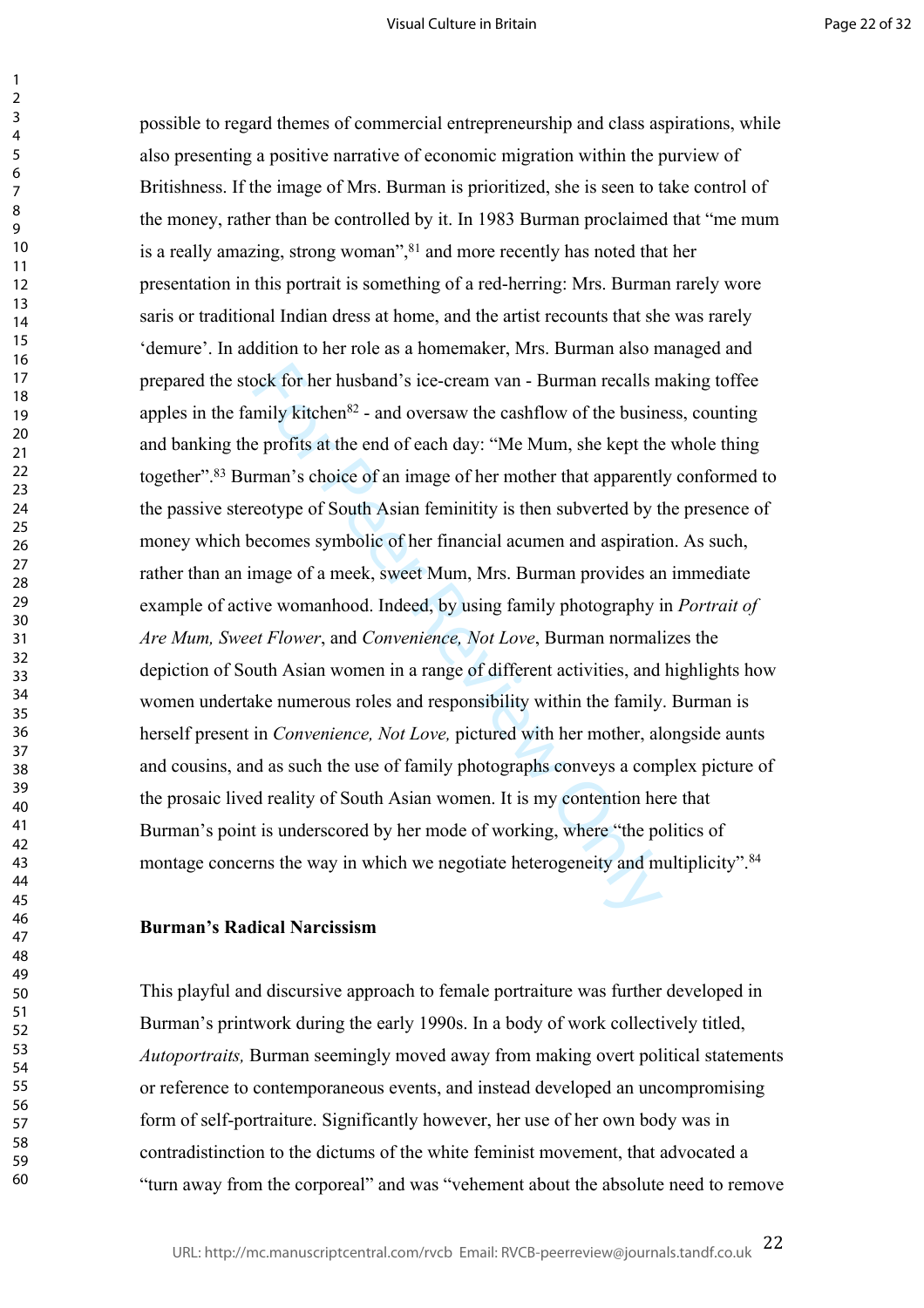$\mathbf{1}$  $\overline{2}$  $\overline{\mathbf{3}}$  $\overline{4}$  $\overline{7}$ 

the *female* body from representation".<sup>85</sup> As Amelia Jones has recorded, for many white feminist artists and critics, the presentation of the female body automatically participated in, and was subject to, phallocentric objectification; In 1982 Mary Kelly asserted that, "Most women artists who have presented themselves in some way, visibly, in the work, have been unable to find the kind of distancing devices which would cut across the predominant representations of women as object".<sup>86</sup>



Fig.4. Chila Kumari Burman, *28 Positions in 34 Years*, 1992, Laserprint and painting, 47x62 in, Birmingham City Museum and Art Gallery

However, for Black and Asian artists in Britain, where historic and contemporary representations of the female-self were limited to colonial stereotypes, the position asserted by Kelly and others was inadequate.<sup>87</sup> In using her own self-image in works such as *28 Positions in 34 Years,* 1992 (fig.4), Burman (to follow Jones), articulates a radical narcissism, whereby she "flamboyantly objectifies the female body but also simultaneously performs her body/self as subject".<sup>88</sup> Her *Autoportraits* explore the intersection of her objectification as female, and exotic other, while the multiplicity of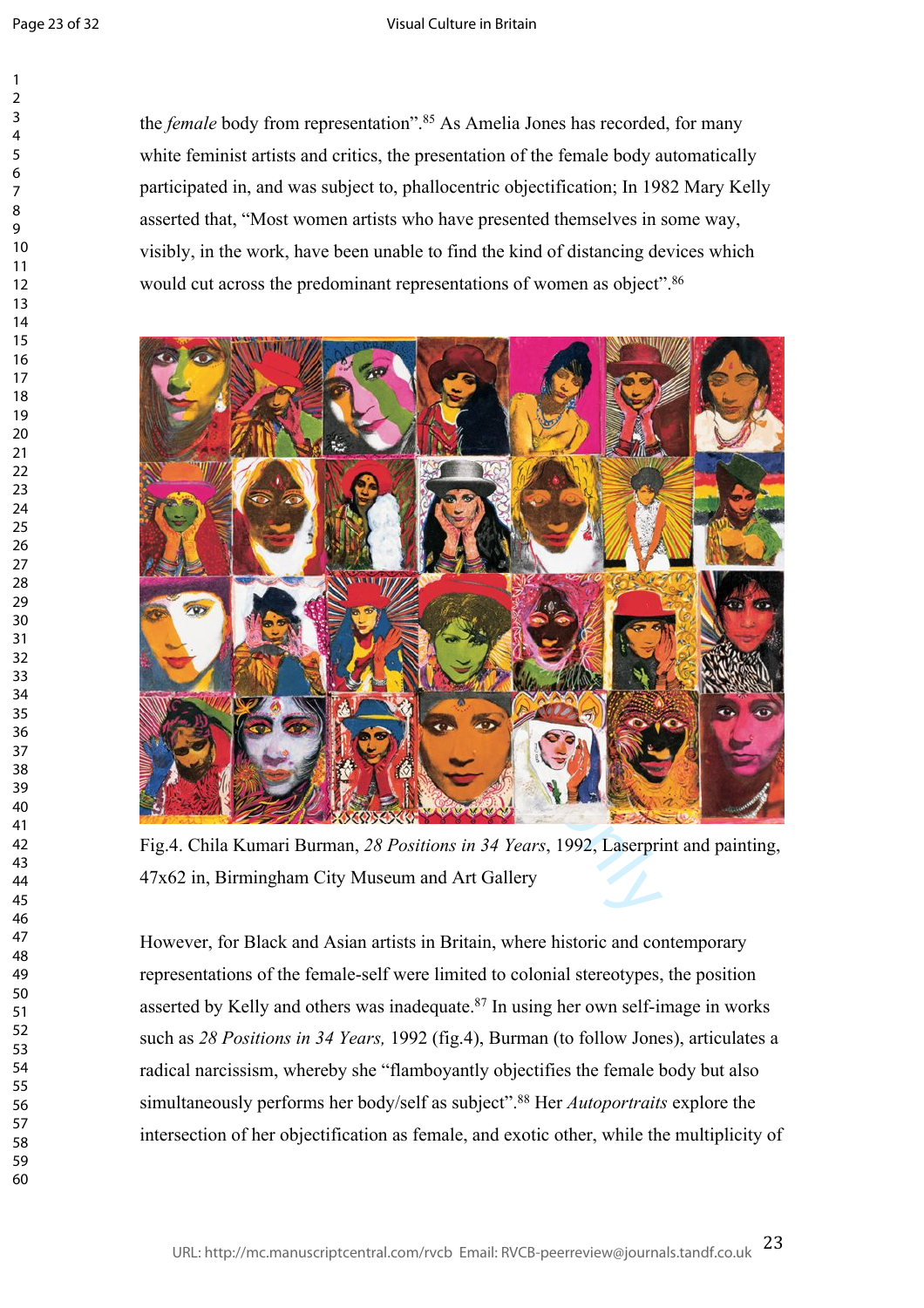her self-image within a single work hinders reductive interpretations that would delimit her identity to a set of stereotypes.

In *28 Positions in 35 Years* Burman offers 28 self-portraits presented in a grid of four rows of seven rectangular images. Ten of the images are tightly cropped so that the face fills the rectangular frame; others present the artists from a mid-distance, showing her head and torso; these images are notable for the way in which Burman poses with her hands, which variously cup her face, or are presented to the audience. Burman has repeated the use of several photographs, so that she is seen in the same pose a number of times; in one instance, a close-up of her face has been used in both front and reverse. Significantly, her mode of dress combines western and Asian garments; in multiple images Burman wears a tailored jacket and pork-pie hat, while also adorned with jewelled bidi, glass bangles and henna tattoos.

beated the use of several photographs, so that she is see<br>of times; in one instance, a close-up of her face has bee<br>e. Significantly, her mode of dress combines western a<br>ultiple images Burman wears a tailored jacket and p Rejecting the negative connotations usually associated with the word, Jones asserts that narcissism can be a radical strategy for female artists, and particularly women of colour. This is because as an exploration of the self, the narcissistic artwork,<br>"*inexorably* leads to an exploration of and implication in the other".<sup>89</sup> If the body performs (or is performed) according to its own socio-political context, this necessarily means that experiences of racial stereotyping and discrimination are already embedded within the body. Wherein "self-involvement was seen as the surest way to repudiate the objectification of women and to politicise personal experience".<sup>90</sup> Burman's multiplied self image both enacts and exacerbates the fragmentation of the strictures placed on South Asian womanhood, asserting its heterogeneity and intersubjectivity. Her performed narcissism disrupts what Mercer has called the normative "'truth value' produced by dominant codes of visual representation".<sup>91</sup>

That Burman regularly utilised a particular rectangular frame and facial pose that looks out at the audience in her *Autoportraits*, on the one-hand recalls Warhol's multiples, but might also refer to the uniform repetitions of the passport photograph. But where the passport photograph requires the sitter to present their face devoid of emotion, adhering to a standardized pose set against a neutral background, each of Burman's individual portraits in *28 Positions in 35 Years* is unique in the way that she

 $\mathbf{1}$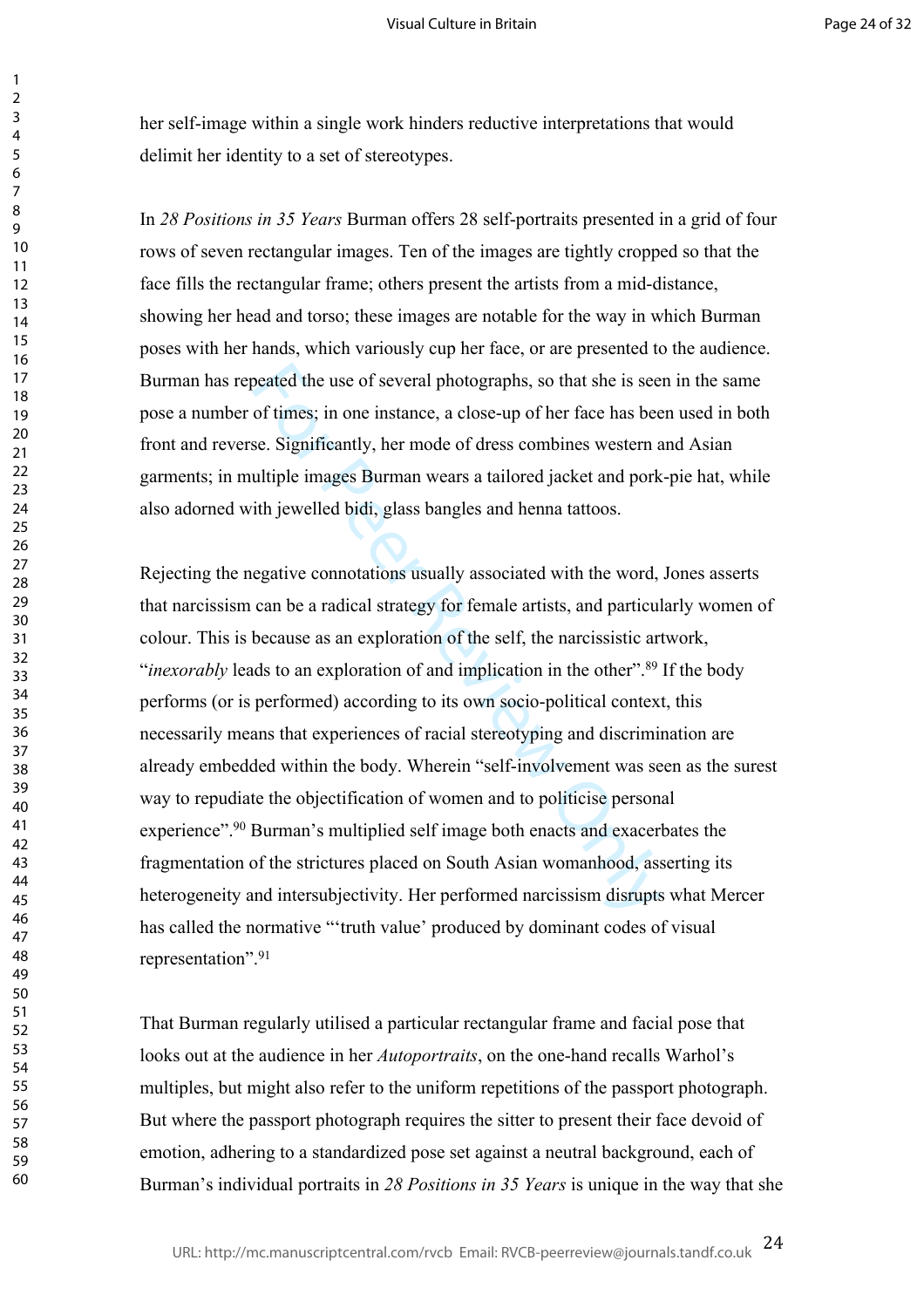Page 25 of 32

 $\mathbf{1}$ 

#### Visual Culture in Britain

yself<sup>79,92</sup> For despite its memetic capture, Burman's grentions on the photographic image suggest that it is alve<br>photographic portrait has been regarded as depicting if actual appearance. Thus the photograph was able to has interacted with, and modified, the original image. Blocked stripes, swirling spirals, dots, dashes, and linear rays rendered in an array of yellow, red, green, pink and blue variously overlay the photographic image and collectively create a frenetic composition which demands the viewer's attention, but which resist a settled viewing experience. Understood as a development of Burman's engagement with modes of identity formation, the repeated self-portraits thus question the veracity of the photographic image. She has stated, "My manipulation of the photographic image questions the idea of the photograph as a document of the empirical reality to reveal an 'image of myself'".<sup>92</sup> For despite its memetic capture, Burman's graphic and painterly interventions on the photographic image suggest that it is always lacking. Historically, the photographic portrait has been regarded as depicting its subject and conveying their actual appearance. Thus the photograph was able to function as a system of disciplinary control and was adopted as an empirical document within the law and its enforcement agencies. With regard to the passport photograph, Cho has suggested that, "The injunction against emotion … projects a fantasy of a passive, transparent, and readable national subject."<sup>93</sup> In this fantasy, the subject is conforming and easily schematized; they are neither passionate nor dissenting. However, for Cho, the hybrid qualities of diasporic personhood challenge the possibility of a neutral or conforming subject, wherein subjectivities cannot be contained within the disciplining frame of the passport photograph.<sup>94</sup> The visual excess of Burman's *Autoportraits* may thus be understood as expressing a profusion of personality, which is multiple, hybrid, and dynamic. In her rich and decadently patterned *Autoportraits* Burman refutes the possibility that the photographic image, as purported by the passport photograph, can capture the totality of a personal – or national – identity.

# **Picturing Resistance and Resilience**

"My work is about reclaiming the image of Asian women, moving away from the object of the defining gaze, towards a position where I / Asian woman become the subject of display. My self-portraits construct a femininity that resists the racist stereotype of the passive, exotic Asian woman, imprisoned by male patriarchal culture. Rather I become the maker and definer of my own image. Femininity is a fun, liberating force, rather than an oppressive force, allowing me to challenge the viewers' preconceptions of Asian femininity".<sup>95</sup>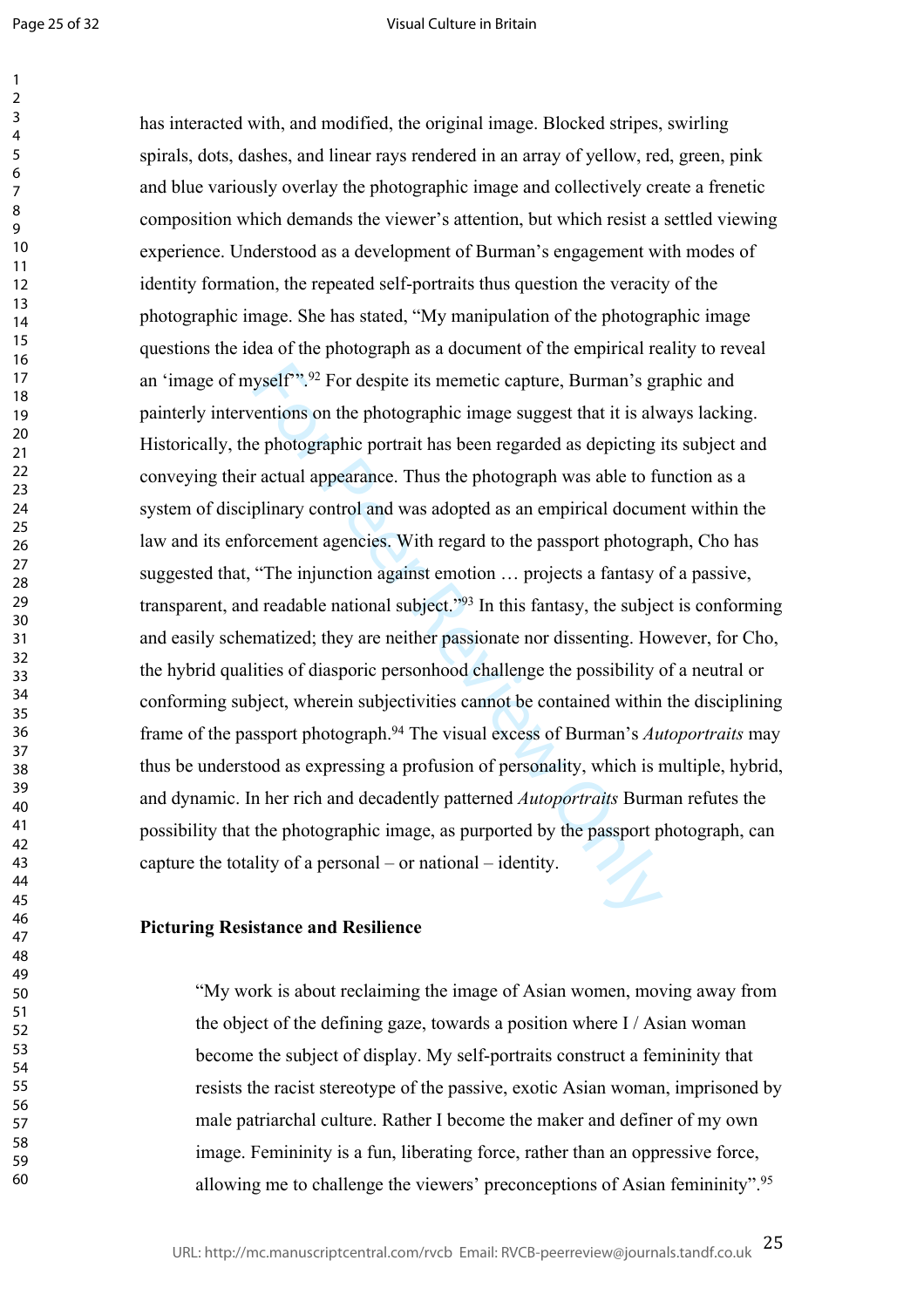minating in resilient resistance. Intermingling the expertional Asian migrants with those of the born-in-Britain diastoric and contemporaneous figures of resistance, Burred on Asian womanhood by racist stereotypes and Brit Throughout her career Burman has garnered widespread admiration for her "unswerving commitment to a range of social and political narratives",<sup>96</sup> which in turn have underpinned her challenge to the oppressive parameters placed on South Asian women, both in the home, and in wider British society. In the diptych *Convenience, Not Love* Burman's engagement with collected press imagery, drawn vignettes, the family photographic archive, and her own self portrait, conveys a sonorous commentary of hopeful departure, optimistic transit, hostile encounter and settlement, culminating in resilient resistance. Intermingling the experiences of first generation South Asian migrants with those of the born-in-Britain diaspora, in proximity to historic and contemporaneous figures of resistance, Burman defies those limitations placed on Asian womanhood by racist stereotypes and British postcolonial anxieties. Simultaneously, *Convenience, Not Love* presents the British passport, pejorative visual stereotypes and discriminatory immigration procedures as tools for legitimising the exclusion of the South Asian diaspora from a national imaginary. Replicating an attempt to keep at bay the Asian populous, the two halves of *Convenience, Not Love* re-enact the discrimination experienced by Britain's subjects from overseas, while asserting that contemporary British identity is nonetheless formed and informed by diasporic immigration. South Asian diasporas, and specifically South Asian women, in Britain are promoted as not only radically dissenting, but entrepreneurial and resilient in the face of systematic state discrimination and work-place inequality. In response to Thatcher's warning of being "swamped", Burman harnessed the various techniques of printmaking, collage and montage in order to create a work of visual excess that unsettles both, national parameters and pictorial convention. Through the mixing and manipulation of found, made, and collated visual resources she unapologetically ruptures attempts at ethnonational exclusions and European aesthetic niceties. These visual strategies evolved into her narcissistic *Autoportraits*, which further refute the possibility of isolating or containing South Asian identities. Cumulatively, Burman has arguably taken Pop's twin poles of the simulacral and the referential<sup>97</sup> and colonized them with a black feminist discourse: conjoining the spectacular of Pop, with a diasporic hybridity, in the works discussed, she maintained multiple, sometimes conflicting positions, the implications of which are subject to change according to the socio-political climate in which they are viewed. It is the contention here that these works should properly be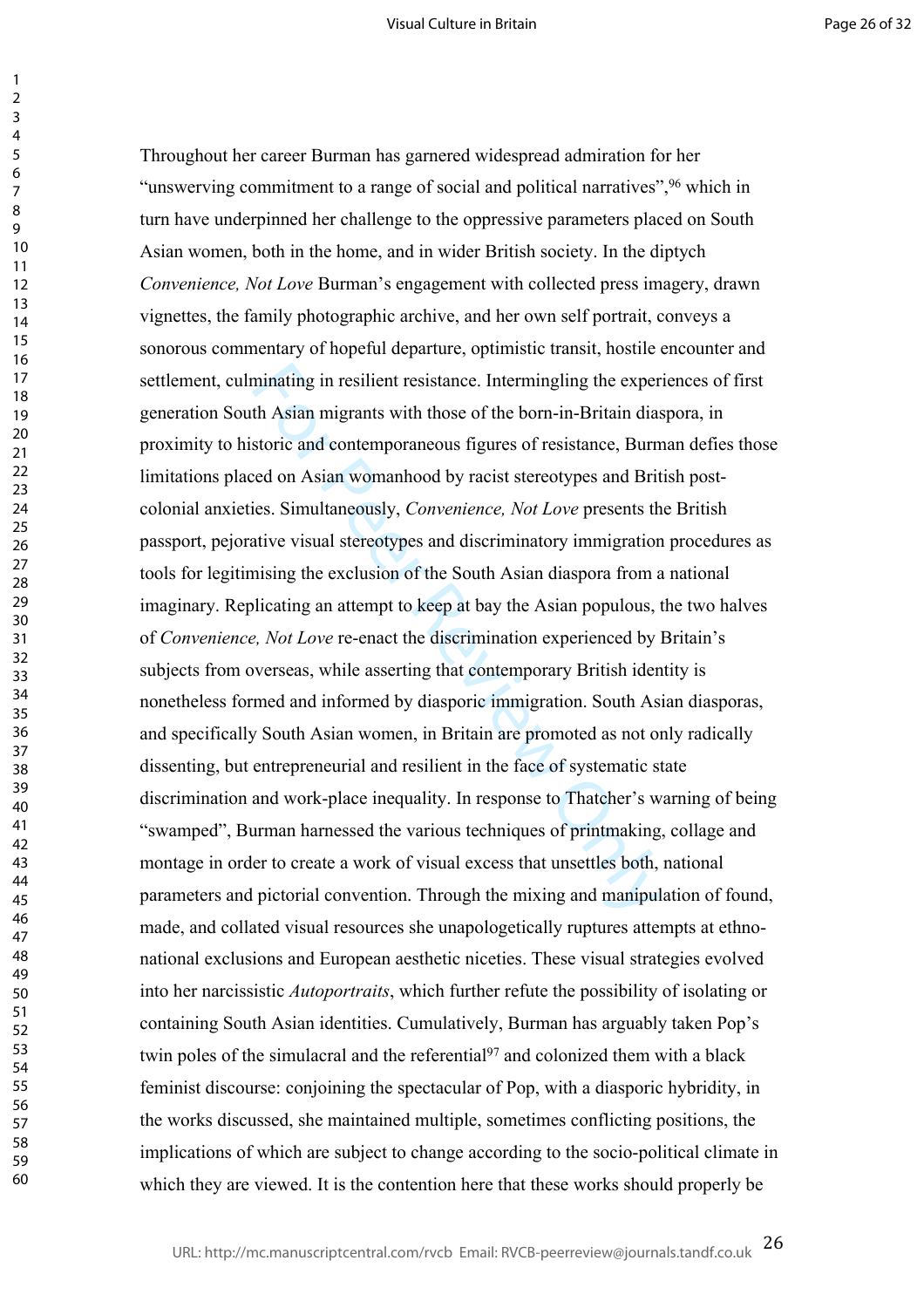$\mathbf{1}$  $\overline{2}$  $\overline{3}$  $\overline{4}$  $\overline{7}$  $\mathsf{Q}$ 

regarded as a Black feminist retort, which draw attention to the complexity and multifaceted nature of British Asian identities. Chila Burman's works affectively assert South Asian identities as heterogeneous, messy, and flamboyant; British and *here to stay.* 

- Nead, *Chila Kumari Burman,* 30-31.
- Cherry, 'Suitcase Aesthetics', 803.

<sup>15</sup> The Sri Lankan passport was added to the work at a later date, and was not present when the diptych was exhibited in *Along the Lines of Resistance.* See reproduction illustration of *Convenience, Not Love* in Beckett, 'Resistance, Continuity, Struggle', 5.

Mercer, 'Romare Bearden', 126.

For Pricklar 2nd, 2011<br>
Int, The Circular Dance, 11.<br>
Int, 24.<br>
Patel, 'Aurat Shakti', 42.<br>
Women Listen!', 216.<br>
with the artist, 5 August 2017.<br>
and Hollock, Framing Feminism, 64.<br>
a Sisters', 53<br>
illa Kumari Burman', 5 <sup>17</sup> Eddie Chambers has identified this left-hand panel as an artwork in its own right, titled, *You allow us to come here on false promises;* however, the artist has asserted that this is incorrect, insisting that the work only exists as a diptych. See Chambers, *Black Artists in Britain,*88. Conversation with the artist, 5 August 2017. Nonetheless, Burman did reuse the compositional elements of the British passport, Margaret Thatcher and Union flag, in opposition to the passports of India, Pakistan and Bangladesh in her artist's page for the exhibition catalogue, *The Medium and the Message* .

 Thatcher, *World In Action*. Pakistan left the Commonwealth in 1973 due to Britain's recognition of Bangladesh, and so is mentioned by Thatcher separately. Rasheed Araeen also used Thatcher's words in his mixed media artwork, *Look Mamma… Macho!,* 1983-1986; Space does not permit a longer discussion, but for reproduction see Aikens, *Rasheed Araeen,* 256-7.

See Orlando, *British Black Art*, 96.

Poovaya Smith, *The Circular Dance,* 11.

Jones, *Body Art*, 24.

Karimjee and Patel, 'Aurat Shakti', 42.

<sup>&</sup>lt;sup>5</sup> Carby, 'White Women Listen!', 216.

Conversation with the artist, 5 August 2017.

Parker and Pollock, *Framing Feminism,* 64.

Burman, 'Hiya Sisters', 53

Fernando, 'Chila Kumari Burman', 57.

 Biswas, et al. *Along the Lines of Resistance.* The exhibition ran from 7 December 1988 - 22 January 1989.

Nead, *Chila Kumari Burman,* 28.

See Sharma, 'Said Adrus's Zeitgeist'.

Taylor, 'Bull, John'.

Taylor, ibid.

Taylor, ibid..

Taylor, ibid..

Samuel, *Island Stories,* 330.

Kennard, *Maggie Regina,* 1983.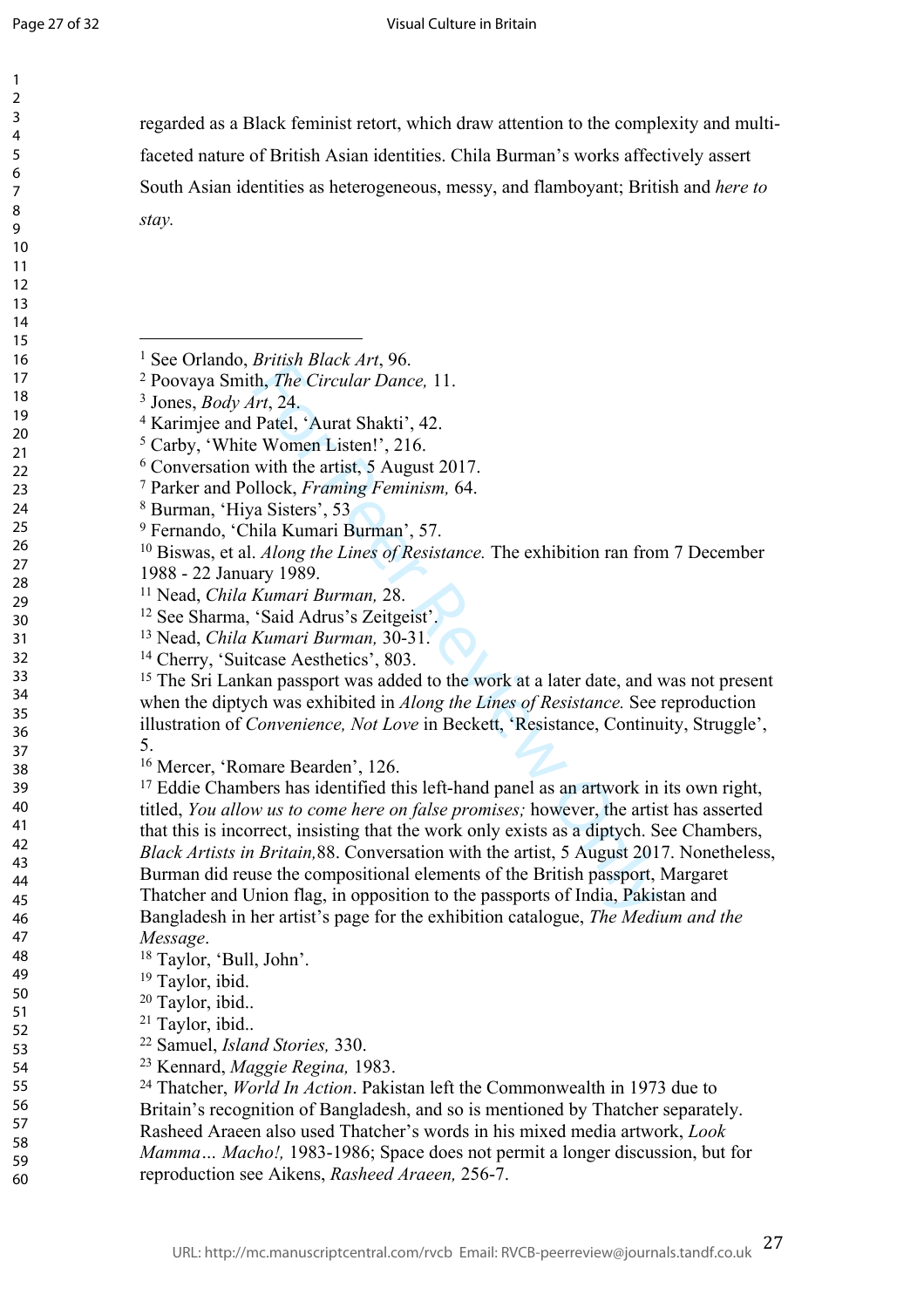| 1<br>$\overline{c}$<br>3<br>4<br>5<br>6<br>7<br>8<br>9<br>10<br>$\overline{11}$<br>$\overline{12}$<br>13 |  |
|----------------------------------------------------------------------------------------------------------|--|
| $\frac{1}{4}$<br>15<br>16<br>17<br>18<br>19<br>20<br>21<br>22 23<br>24 25 26<br>27                       |  |
| 28<br>29<br>30<br>31<br>32<br>33<br>34<br>35<br>36<br>37<br>38<br>39                                     |  |
| 40<br>41<br>42<br>43<br>44<br>45<br>46<br>47<br>48<br>49<br>50<br>51                                     |  |
| 52<br>53<br>54<br>55<br>56<br>57<br>58<br>59<br>60                                                       |  |

| <sup>25</sup> The navy blue British passport was replaced by the standardized EU burgundy                                      |  |
|--------------------------------------------------------------------------------------------------------------------------------|--|
| design in 1988. However, there have been discussions about whether this 'British'                                              |  |
| design is set to be reinstated post-Brexit. See Wheeler and Tominey, 'Britain's Blue                                           |  |
| Passport RETURNS'.                                                                                                             |  |
| <sup>26</sup> Bhabha, <i>The Location of Culture</i> , 149.                                                                    |  |
| <sup>27</sup> Anderson, <i>Imagined Communities</i> , 1991.                                                                    |  |
| <sup>28</sup> Spencer, <i>British Immigration Policy</i> , 8.                                                                  |  |
| <sup>29</sup> See Visram, Ayahs, Lascars and Princes.                                                                          |  |
| <sup>30</sup> Spencer, <i>British Immigration Policy</i> , 12.                                                                 |  |
| <sup>31</sup> Spencer, ibid., 96.                                                                                              |  |
| <sup>32</sup> Layton Henry, <i>The Politics of Race</i> , 39.                                                                  |  |
| <sup>33</sup> Layton Henry, ibid. 39.                                                                                          |  |
| <sup>34</sup> Spencer, <i>British Immigration Policy</i> , 134.                                                                |  |
| <sup>35</sup> As cited in Webster, 'The Empire Comes Home', 133.                                                               |  |
| <sup>36</sup> As cited by Torpey, <i>The Invention of the Passport</i> , 151.                                                  |  |
| <sup>37</sup> Powell's 'Rivers of Blood' speech was delivered at a Conservative Association                                    |  |
| meeting, in Birmingham on 20 April 1968. See Powell.                                                                           |  |
| <sup>38</sup> Dummett, <i>On Immigration and Refugees</i> , 104.                                                               |  |
| <sup>39</sup> Spencer, <i>British Immigration Policy</i> , 144.                                                                |  |
| <sup>40</sup> Spencer, ibid., 143.                                                                                             |  |
| <sup>41</sup> Alibhai-Brown, <i>Who Do We Think We Are</i> , 72-73.                                                            |  |
| <sup>42</sup> See Solomos.                                                                                                     |  |
| <sup>43</sup> Layton Henry, <i>The Politics of Race</i> , 94. Citation from <i>Sunday Times</i> , 26 February,                 |  |
| 1978, no page reference given.                                                                                                 |  |
| <sup>44</sup> Bhavnani, 'Racist Acts', 51.                                                                                     |  |
| <sup>45</sup> Sivanandan, 'Catching History on the Wing'.                                                                      |  |
| <sup>46</sup> See Dhondy, 'Asian Communities'.                                                                                 |  |
| <sup>47</sup> The original photograph is reproduced in Dhondy, 'Legacy of the Raj', 51.                                        |  |
| <sup>48</sup> as cited in Marangoly George, <i>The Politics of Home</i> , 192.                                                 |  |
| <sup>49</sup> See <i>A Passage to Britain</i> .                                                                                |  |
| <sup>50</sup> O'Byrne 'On Passports', 403.                                                                                     |  |
| <sup>51</sup> Viyas Mongia, 'Race, Nationality, Mobility', 210.                                                                |  |
| <sup>52</sup> Owens, 'Representation', 98.                                                                                     |  |
| <sup>53</sup> Cho, 'Citizenship', 279.                                                                                         |  |
| <sup>54</sup> Torpey, <i>The Invention of the Passport</i> , 1.                                                                |  |
| <sup>55</sup> Viyas Mongia, 'Race, Nationality, Mobility', 210.                                                                |  |
| <sup>56</sup> Viyas Mongia, ibid., 211.                                                                                        |  |
| <sup>57</sup> as translated in Nead, <i>Chila Kumari Burman</i> , 28-29.                                                       |  |
| <sup>58</sup> See Piper, 'Body & Text', a visual essay in which Piper presents the British                                     |  |
|                                                                                                                                |  |
| passport as an ambivalent tool of colonial domination and oppression.<br><sup>59</sup> Arya, Chila Kumari Burman, unpaginated. |  |
|                                                                                                                                |  |
| $60$ Trivedi, ibid, 38.                                                                                                        |  |
| <sup>61</sup> Parmar, 'Black Feminism', 116.                                                                                   |  |
| <sup>62</sup> Parmar, 'Gender, Race and Class', 241.                                                                           |  |
| 63 Perez, 'Chila Kumari Burman', 31.                                                                                           |  |
| <sup>64</sup> Nead, Chila Kumari Burman, 28.                                                                                   |  |
| <sup>65</sup> See Smith and Marmo, 'Uncovering the "virginity testing" controversy', 161.                                      |  |
| <sup>66</sup> Anon., 'Asian Women subjected to "virginity tests"".                                                             |  |
| <sup>67</sup> Parmar, 'Gender, Race and Class', 245.                                                                           |  |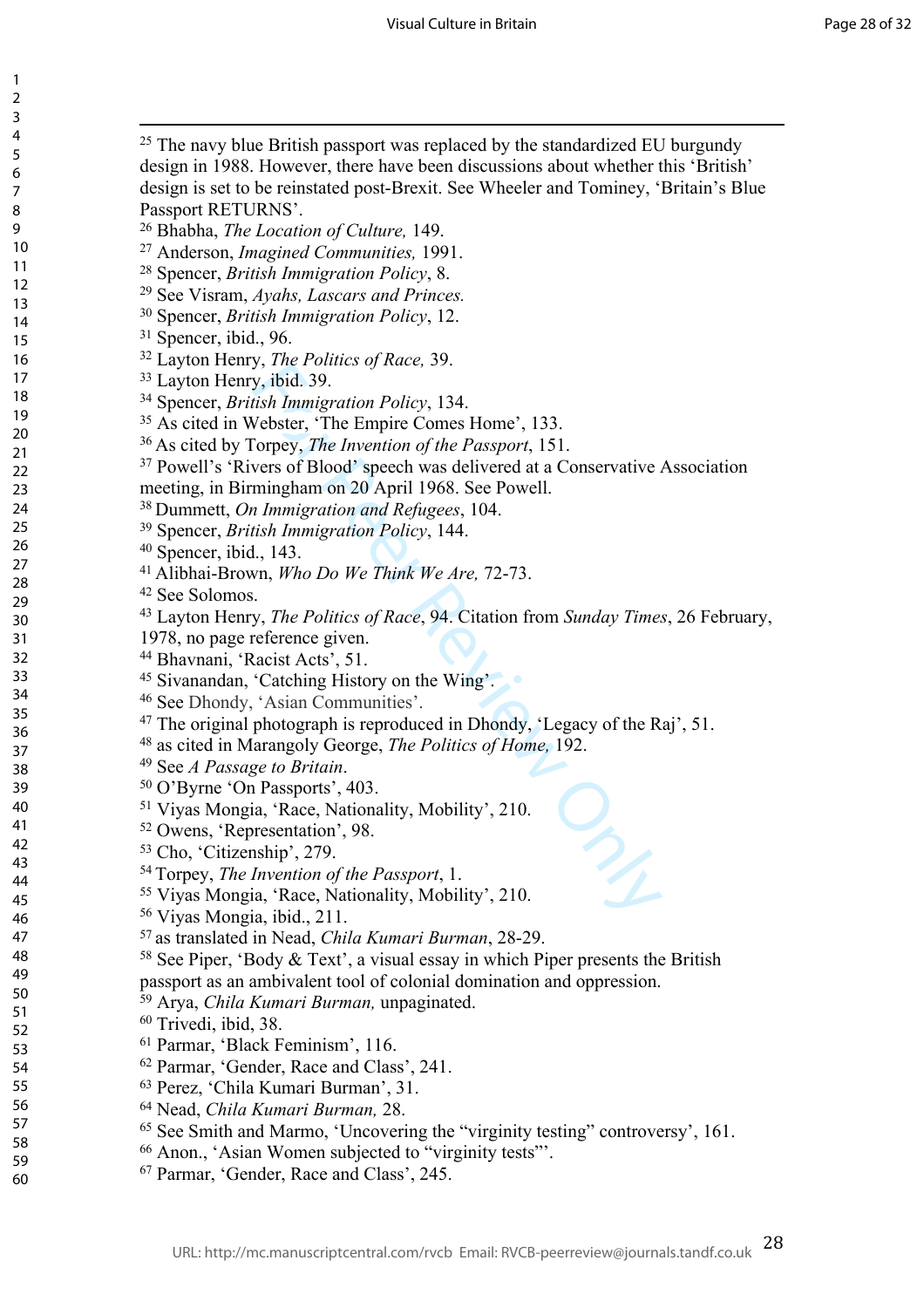| $\mathbf{1}$   |                                                                                           |
|----------------|-------------------------------------------------------------------------------------------|
| $\overline{2}$ |                                                                                           |
| 3              |                                                                                           |
| 4              | <sup>68</sup> Conversation with the artist, 5 August 2017.                                |
| 5              | <sup>69</sup> Ellicot, 'How the Daily Mail Split Thatcher's Government'.                  |
| 6              |                                                                                           |
| 7              | 70 Evans, 'Margaret Thatcher's shameful support'.                                         |
| 8              | 71 Wilson, Finding our Voice.                                                             |
| 9              | 72 Mama, 'Black Women', 26.                                                               |
| 10             | <sup>73</sup> Parmar, 'Gender, Race, Class', 259.                                         |
| 11             | <sup>74</sup> For useful introduction to the Imperial Typewriters Strike, see             |
| 12             | https://strikeatimperial.net accessed 15 July 2019.                                       |
| 13             | <sup>75</sup> Wilson, Finding our Voice, 58.                                              |
| 14             | <sup>76</sup> For useful introduction to the Grunwick Strike, see https://www.striking-   |
| 15             |                                                                                           |
| 16             | women.org/module/striking-out/grunwick-dispute accessed 18 May 2019.                      |
| 17             | 77 Wilson, Finding our Voice, 54.                                                         |
| 18             | <sup>78</sup> Orlando, <i>British Black Art</i> , 100.                                    |
| 19<br>20       | <sup>79</sup> Alexander, 'Post-Colonial Theatre of Sense', 5.                             |
| 21             | <sup>80</sup> Alexander, ibid., 5.                                                        |
| 22             | <sup>81</sup> Burman, 'Hiya Sisters', 52.                                                 |
| 23             | <sup>82</sup> Conversation with the artist, 5 August 2017.                                |
| 24             | <sup>83</sup> Burman, cited in Phillips, 'Candy Pop', 5.                                  |
| 25             |                                                                                           |
| 26             | <sup>84</sup> Lomax, 'The Politics of Montage', 9.                                        |
| 27             | <sup>85</sup> Jones, <i>Body Art</i> , 24.                                                |
| 28             | <sup>86</sup> as cited in Jones, ibid., 24.                                               |
| 29             | 87 Sonia Boyce is another significant British artist using self-portraiture at this time. |
| 30             | See Tawadros, Sonia Boyce.                                                                |
| 31             | <sup>88</sup> Jones, <i>Body Art</i> , 17.                                                |
| 32             | $89$ Jones, ibid., 46.                                                                    |
| 33             | <sup>90</sup> Jones, ibid., 47.                                                           |
| 34             | <sup>91</sup> Mercer, 'Romare Bearden', 143.                                              |
| 35             |                                                                                           |
| 36             | 92 Burman, cited in Nead, Chila Kumari Burman, 46.                                        |
| 37             | <sup>93</sup> Cho, 'Citizenship', 275.                                                    |
| 38             | 94 Cho, ibid., 279.                                                                       |
| 39             | 95 Burman, 1993, cited in Nead, Chila Kumari Burman, 61-64.                               |
| 40             | <sup>96</sup> Chambers, <i>Black Artists in Britain</i> , 88.                             |
| 41             | 97 See Crow, 'Saturday Disasters'.                                                        |
| 42             |                                                                                           |
| 43             | <b>Bibliography</b>                                                                       |
| 44             |                                                                                           |
| 45             |                                                                                           |
| 46             | A Passage to Britain: Episode Three, The Batory, written and presented by Yasmin          |
| 47             | Khan; Emily Shields, Executive Producer. A Wall to Wall Production. First broadcast       |
| 48             | BBC2, 20 September 1918.                                                                  |
| 49             | Aikens, Nick (ed.), Rasheed Araeen: A Retrospective, Zurich: JRP/ Ringier, 2017.          |
| 50             | $1 \mathcal{M}$ (D $(A \cup A, 1, 1 \cup T)$ ) (C T $(A \cup C)$ ) $I$                    |

Alexander, Meena, 'Post-Colonial Theatre of Sense: The Art of Chila Kumari Burman, *n.paradoxa* on-line issue, 14 (2001), 4-13.

Alibhai-Brown, Yasmin, *Who Do We Think We Are?: Imagining the New Britain*, London: Penguin, 2001.

Anderson, Benedict, *Imagined Communities: Reflections on the Origin and Spread of Nationalism*, London: Verso, 1991.

Anon., 'Asian Women subjected to "virginity tests" at Heathrow', *Telegraph*, 9 May 2011, see [http://www.telegraph.co.uk/news/uknews/immigration/8501872/Asian](http://www.telegraph.co.uk/news/uknews/immigration/8501872/Asian-women-subjected-to-virginity-tests-at-Heathrow.html)[women-subjected-to-virginity-tests-at-Heathrow.html](http://www.telegraph.co.uk/news/uknews/immigration/8501872/Asian-women-subjected-to-virginity-tests-at-Heathrow.html) accessed 26 September 2017.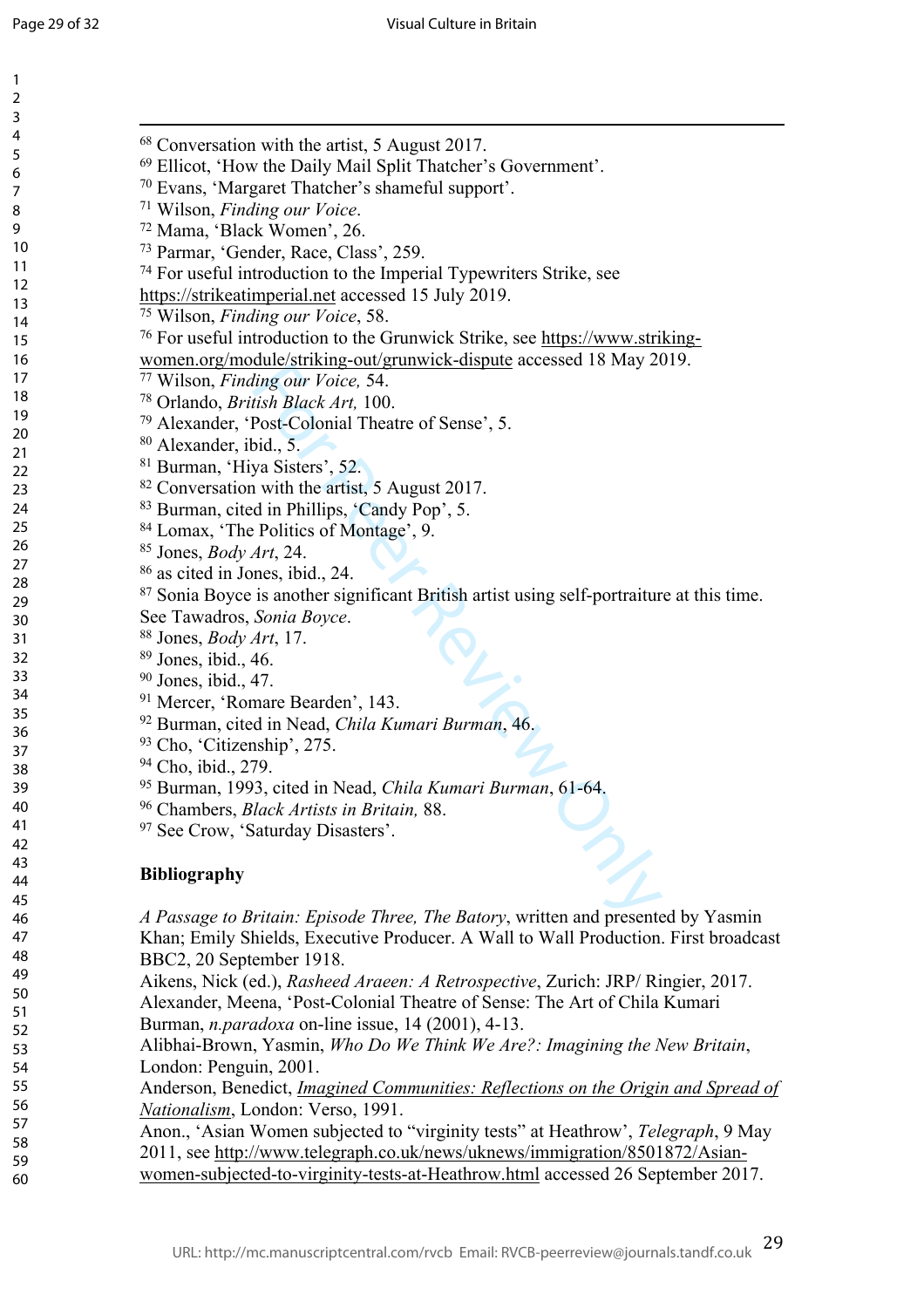| Arya, Rina, Chila Kumari Burman: Shakti, Sexuality and Bindi Girls, London: KT<br>Press, 2012, digital publication.                                   |
|-------------------------------------------------------------------------------------------------------------------------------------------------------|
| Beckett, Jane, 'Resistance, Continuity, Struggle: The organisers of Along the Lines of                                                                |
| Resistance talk to Jane Beckett' Feminist Art News, 2:9, 4-7.                                                                                         |
| Bhabha, Homi, The Location of Culture, London: Routledge, 1994.                                                                                       |
| Bhavnani, Kum Kum, 'Racist Acts', Spare Rib, 115 (1982), 49-52.                                                                                       |
| Biswas, Sutapa; Edge Sarah; and Slattery, Claire, Along the Lines of Resistance: An                                                                   |
| Exhibition of Contemporary Feminist Art, Barnsley: Cooper Art Gallery, 1988.                                                                          |
| Burman, Chila, 'Hiya Sisters', Spare Rib, 128 (1983), 52-5                                                                                            |
| Carby, Hazel V., 'White women listen! Black feminism and the boundaries of                                                                            |
| sisterhood' in The Empire Strikes Back: Race and Racism in 70s Britain, ed. CCCS,                                                                     |
| 212-235, London: Routledge 1982.                                                                                                                      |
| Chambers, Eddie, Black Artists in Britain: A History since the 1950s, London: IB                                                                      |
| Tauris, 2014.                                                                                                                                         |
| Cherry, Deborah, 'Suitcase Aesthetics: The Making of Memory in Diaspora Art in                                                                        |
| Britain in the Later 1980s', Art History, 40:4 (2017), 784-807.                                                                                       |
| Cho, Lily, 'Citizenship, Diaspora and the Bonds of Affect: The Passport',                                                                             |
| Photograph, Photography and Culture, 2: 3 (2009), 275-287.                                                                                            |
| Crow, Thomas, 'Saturday Disasters: Trace and Reference in Early Warhol', in                                                                           |
| Modern Art in the Common Culture, London: Yale University Press, 1996, 49-65.                                                                         |
| Dhondy, Farrukh, 'Legacy of the Raj', Ten:8, 16, 48-53.                                                                                               |
| Dhondy, Farrukh, 'Asian Communities, Asian Workers and Race Today', in Here to                                                                        |
| Stay, Here to Fight: A Race Today Anthology, eds. Paul Field, Robin Bunce, Leila<br>Hassan, and Margaret Peacock, 105-140, London: Pluto Press, 2019. |
| Dummett, Michael, On Immigration and Refugees, London: Routledge, 2002.                                                                               |
| Ellicot, Claire, 'How the Daily Mail Split Thatcher's Government', MailOnline, 24                                                                     |
| August 2916, http://www.dailymail.co.uk/news/article-3755199/Secret-papers-reveal-                                                                    |
| rift-Mail-s-campaign-Zola-Budd.html accessed 26 September 2017.                                                                                       |
| Evans, Gavin, 'Margaret Thatcher's shameful support for apartheid', Mail and                                                                          |
| Guardian, 19 April 2013, https://mg.co.za/article/2013-04-19-00-margaret-thatchers-                                                                   |
| shameful-support-for-apartheid accessed 26 September 2017.                                                                                            |
| Fernando, Sonali, 'Chila Kumari Burman', in Beyond Frontiers: Contemporary                                                                            |
| British Art by Artists of South Asian Descent, ed. Amal Ghosh and Juginder Lamba,                                                                     |
| 57-63, London: Saffron, 2001.                                                                                                                         |
| Jones, Amelia, <i>Body Art: Performing the Subject</i> , Minneapolis: Minnesota University                                                            |
| Press, 1998, p.24.                                                                                                                                    |
| Karimjee, Mumtaz and Patel, Amina, 'Aurat Shakti, Ten.8: The Critical Decade, 2:2<br>$(1992)$ 42-3.                                                   |
| Kennard, Peter,                                                                                                                                       |
| Maggie Regina, 1983. Image available at http://www.peterkennard.com/work/#/new-                                                                       |
| page-2/ accessed 26 September 2017.                                                                                                                   |
| Layton Henry, Zig, The Politics of Race in Britain, Oxford: Blackwell, 1992.                                                                          |
| Lomax, Yve, 'The Politics of Montage', Camerawork, 24 (1982), 9.                                                                                      |
| Mama, Amina, 'Black women, the economic crisis and the British state', Feminist                                                                       |
| Review: Many Voices, One Chant, Black Feminist Perspectives, 17 (1984), 22-34.                                                                        |
| Marangoly George, Rosemary, The Politics of Home: Postcolonial Relocations and                                                                        |
| <b>Twentieth Century Fiction, London: Cambridge University Press, 1996.</b>                                                                           |
|                                                                                                                                                       |
|                                                                                                                                                       |

 $\mathbf{1}$  $\overline{2}$  $\overline{3}$  $\overline{4}$ 5 6  $\overline{7}$ 8  $\overline{9}$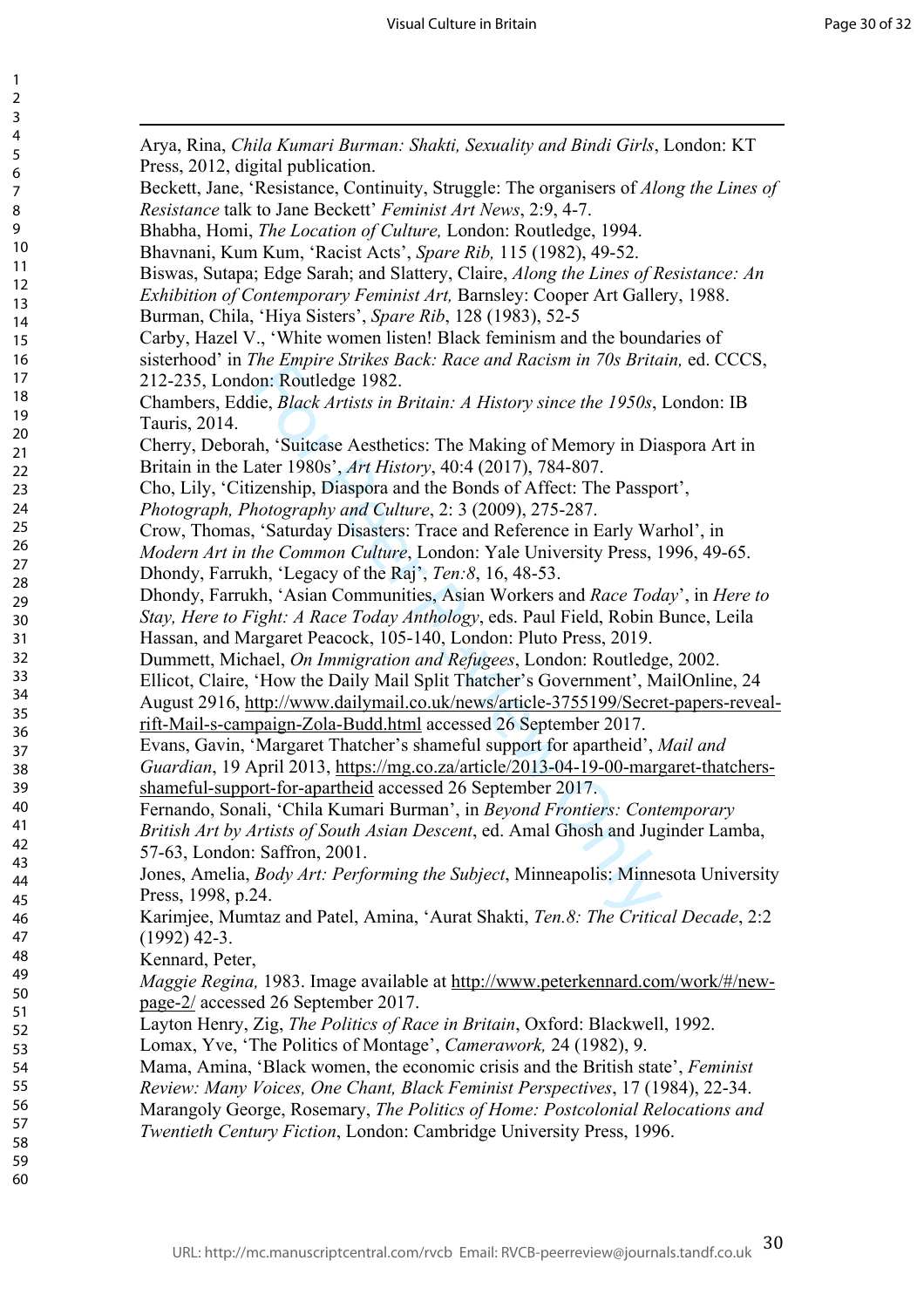$\overline{1}$ 

| $\mathbf{1}$            |                                                                                       |
|-------------------------|---------------------------------------------------------------------------------------|
| $\overline{\mathbf{c}}$ |                                                                                       |
| 3                       |                                                                                       |
| 4                       | Mercer, Kobena, 'Romare Bearden 1964 Collage as Kunstwollen', in Cosmopolitan         |
| 5                       | Modernisms, ed. Kobena Mercer, 124-145, London: Institute of International Visual     |
| 6                       | Arts (in $[VA]$ , 2005.                                                               |
| $\boldsymbol{7}$        |                                                                                       |
| 8                       | Nead, Lynda, Chila Kumari Burman: Beyond Two Cultures, London: Kala Press,            |
| 9                       | 1995.                                                                                 |
| 10                      | O'Byrne, Darren J. 'On Passports and Border Controls', Annals of Tourism Research,    |
| 11                      | 28: 2 (2001), 399-416.                                                                |
| 12                      | Orlando, Sophie, British Black Art: Debates on Western Art History, Paris: Éditions   |
| 13                      | dis Voir, 2016.                                                                       |
| 14                      | Owens, Craig, 'Representation, Appropriation and Power', in Representation, Power     |
| 15                      |                                                                                       |
| 16<br>17                | and Culture, eds. S. Bryson, B. Kruger, L. Tillman, and J. Weinstock, 88-113,         |
| 18                      | University of California Press, 1992.                                                 |
| 19                      | Parker, Rozsika and Pollock, Griselda, eds., Framing Feminism: Art and the Women's    |
| 20                      | Movement 1970-85, London: Pandora, p.64.                                              |
| 21                      | Parmar, Pratibha, 'Black Feminism: The Politics of Articulation', in Identity:        |
| 22                      | Community, Culture, Difference, ed. Jonathan Rutherford, 101-126, London:             |
| 23                      | Lawrence & Wishart, 1991.                                                             |
| 24                      | Parmar, Pratibha, 'Gender, Race and Class: Asian Women in Resistance', in The         |
| 25                      | Empire Strikes Back: Race and Racism in 70s Britain, ed. CCCS, 236-275, London:       |
| 26                      |                                                                                       |
| 27                      | Routledge 1982.                                                                       |
| 28                      | Perez, Nina, 'Chila Kumari Burman: Horizon Gallery', Feminist Art News, 3: 6, 30-     |
| 29                      | 31.                                                                                   |
| 30                      | Phillips, John, 'Candy Pop and Juicy Lucy: Voices beneath the surface of collage', in |
| 31                      | Chila Kumari Burman: Candy Pop and Juicy Lucy, 4-7, London: Stephen Lawrence          |
| 32                      | Gallery, 2006.                                                                        |
| 33                      | Piper, Keith, 'Body & Text', Third Text, 2 (1987/88), 53-62.                          |
| 34                      | Poovaya Smith, Nima, The Circular Dance, Bristol: Arnolfini, 1992.                    |
| 35                      |                                                                                       |
| 36                      | Powell, Enoch, 'Address to Conservative Association meeting', Birmingham, 20          |
| 37                      | April 1968. Full text of the speech is available at                                   |
| 38                      | http://www.telegraph.co.uk/comment/3643823/Enoch-Powells-Rivers-of-Blood-             |
| 39                      | speech.html, accessed 26 September 2017.                                              |
| 40                      | Samuel, Raphael, Island Stories: Unveiling Britain: Theatres of Memory, Volume II,    |
| 41                      | London: Verso, 1998, p.330.                                                           |
| 42                      | Sharma, Ashwani, 'Said Adrus's Zeitgeist, Chila Kumari Burman's Convenience Not       |
| 43                      | Love and Pratibha Parmar's Sari Red', in The Place is Here: The Work of Black         |
| 44                      |                                                                                       |
| 45                      | Artists in 1980s Britain, eds. Nick Aikens and Elizabeth Robles, 323-347, Berlin:     |
| 46                      | Sternberg Press, 2019.                                                                |
| 47                      | Sivanandan, Ambalavaner, 'Catching History on the Wing', speech given at Institute    |
| 48                      | of Race Relations Fiftieth Celebration Conference, 1 November 2008, available at      |
| 49                      | http://www.irr.org.uk/news/catching-history-on-the-wing, accessed 26 September        |
| 50                      | 2017.                                                                                 |
| 51                      | Smith, Evan and Marmo, Marinella, 'Uncovering the "virginity testing" controversy in  |
| 52                      | the National Archives: the intersectionality of discrimination in British immigration |
| 53                      |                                                                                       |
| 54                      | history', Gender & History, 23: 1 (2011), 147-165.                                    |
| 55                      | Solomos, John, Findlay, Bob, Jones, Simon and Gilroy, Paul, 'The Organic Crisis of    |
| 56                      | British capitalism and race: the experience of the Seventies', in The Empire Strikes  |
| 57<br>58                | Back: Race and Racism in 70s Britain, ed. CCCS, 9-46, London: Routledge, 1982.        |
| 59                      | Spencer, Ian R G., British Immigration Policy Since 1939: The Making of Multi-        |
| 60                      | Racial Britain, London: Routledge, 1997.                                              |
|                         |                                                                                       |